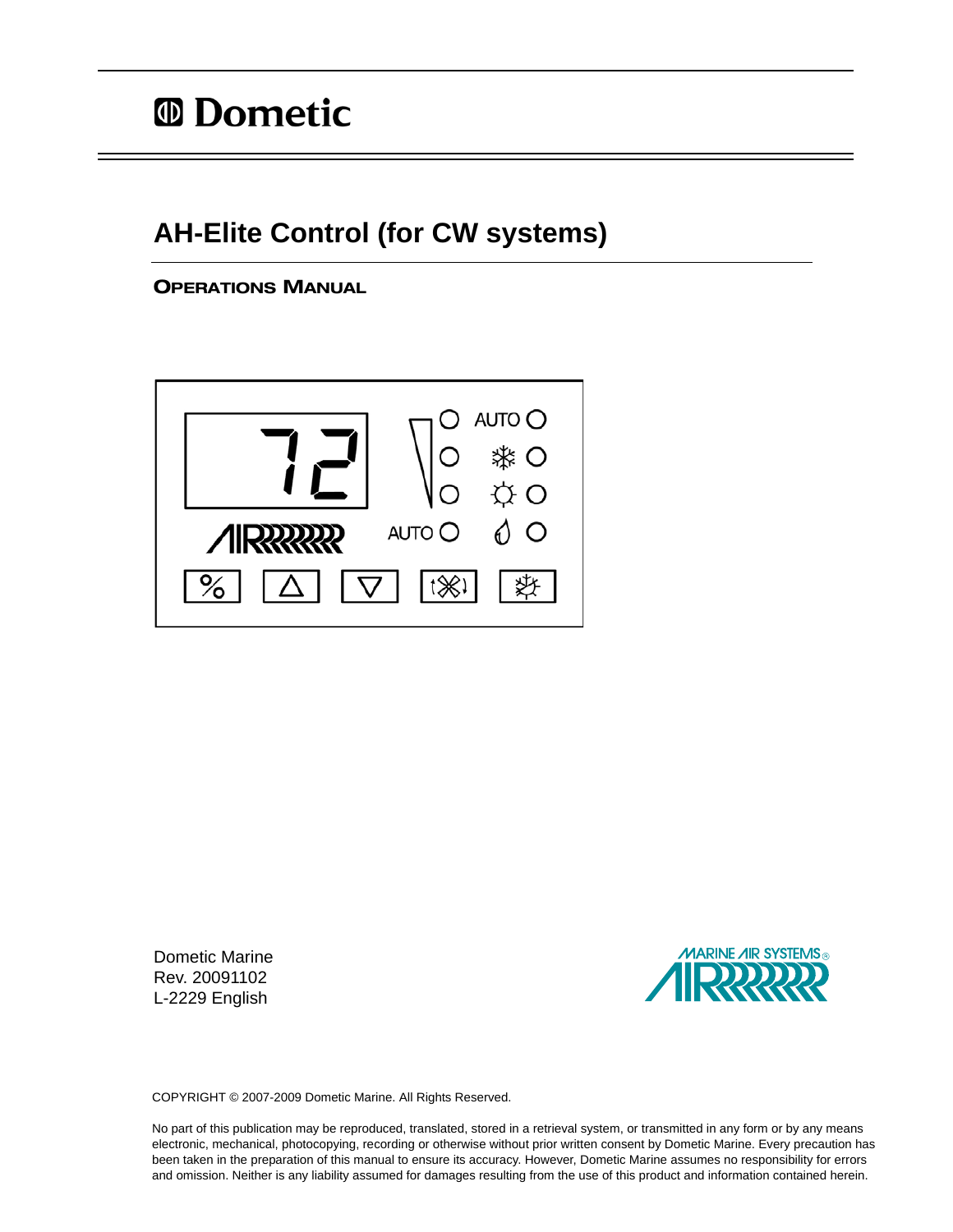## Table of Contents

| <b>ID</b> Dometic |  |
|-------------------|--|
|-------------------|--|

| <b>INTRODUCTION</b> 1                                                        |
|------------------------------------------------------------------------------|
| READ THIS MANUAL BEFORE PROCEEDING 1                                         |
|                                                                              |
|                                                                              |
| Optional                                                                     |
| DESCRIPTION OF CONTROL  1<br>Power  1                                        |
|                                                                              |
|                                                                              |
|                                                                              |
|                                                                              |
| <b>IMPORTANT PROGRAMMING NOTES TO INSTALLER AND</b>                          |
| NORMAL HEATING OR COOLING CYCLE $\ldots \ldots \ldots$                       |
| INSTALLING THE DISPLAY PANEL  3                                              |
| CHOOSING THE LOCATION  3                                                     |
| MOUNTING THE DISPLAY  3                                                      |
| MOUNTING THE OPTIONAL SENSORS $\, \ldots \, \ldots \, \ldots \, \ldots \, 4$ |
| Remote Air Sensor  4                                                         |
| Outside Air Temperature Sensor  4                                            |
| Water Inlet Sensor  4                                                        |
|                                                                              |
| OPERATOR CONTROLS AND DISPLAY PANEL  4                                       |
| Display Indicators  4<br>Button Functions - Single  5                        |
| Button Functions - Dual  5                                                   |
|                                                                              |
|                                                                              |
|                                                                              |
|                                                                              |
|                                                                              |
|                                                                              |
|                                                                              |
| Fan Modes  6<br>Program Mode  6                                              |
| USING PROGRAM MODE  6                                                        |
| Entering Program Mode  6                                                     |
| Exiting Program Mode  6                                                      |
| Changing Parameters<br>7                                                     |
| Memorizing New Program Parameters<br>7                                       |
| Restoring Memorized Default Settings  7                                      |
|                                                                              |
| PROGRAMMING<br>$\sim$                                                        |
| Programming procedure  7                                                     |

| FAULT-HANDLING CODES AND REMINDERS  11<br>TEMPERATURE DIFFERENTIAL OF AIR & WATER 11 |
|--------------------------------------------------------------------------------------|
| TROUBLESHOOTING  12                                                                  |
| GENERAL TROUBLESHOOTING  12                                                          |
| DIGITAL-CONTROLS TROUBLESHOOTING  13                                                 |
| MAINTENANCE  13                                                                      |
|                                                                                      |
| SPECIFICATIONS  14                                                                   |
|                                                                                      |
|                                                                                      |
|                                                                                      |
| SYSTEM INPUTS  14                                                                    |
| WARRANTY AGREEMENT  14                                                               |
| DIAGRAMS  15                                                                         |
| SAMPLE APPLICATION $\ldots \ldots \ldots \ldots \ldots \ldots \ldots 15$             |
| SAMPLE WIRING DIAGRAM  16                                                            |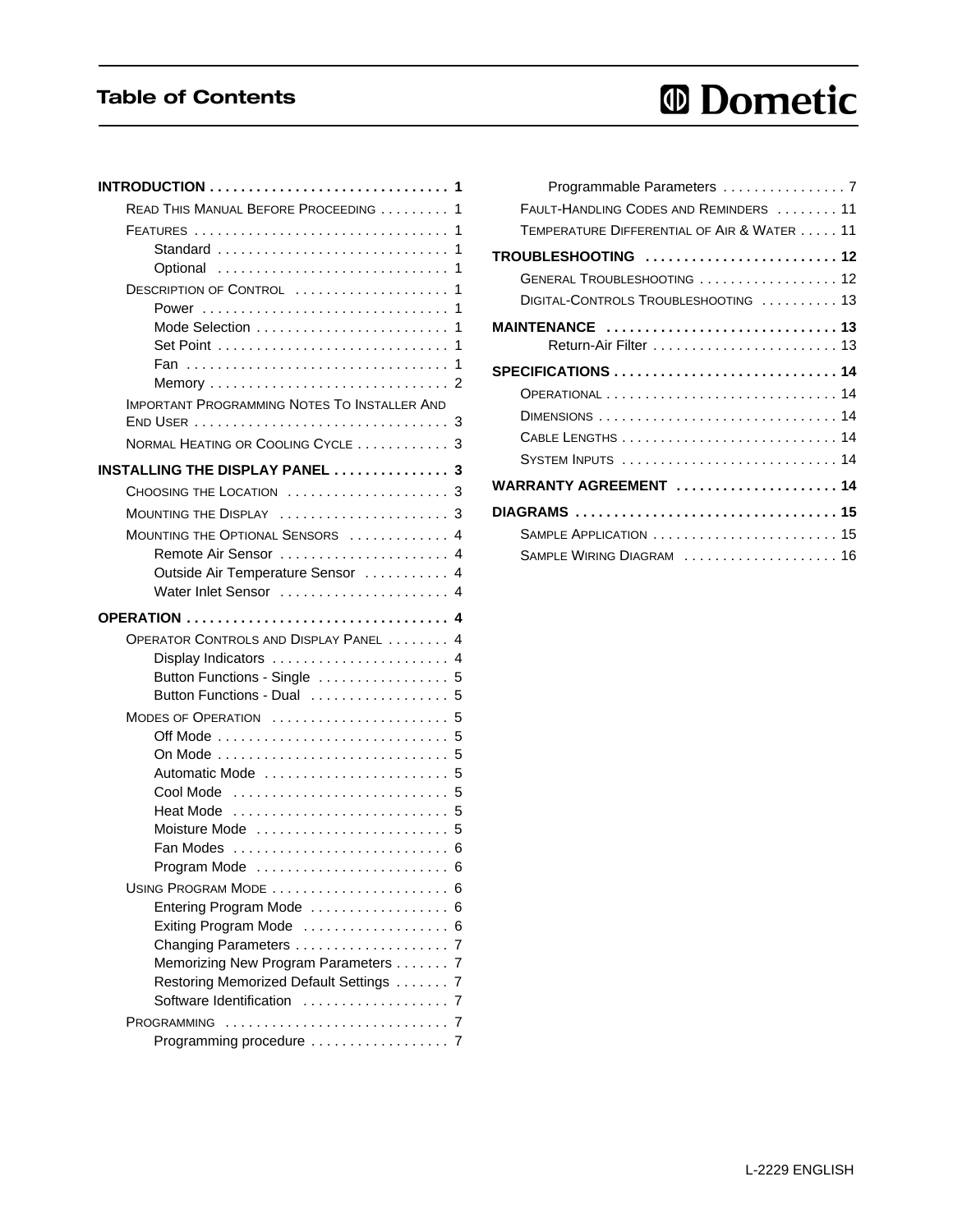## INTRODUCTION

The AH-Elite Control is a microcontroller-based unit designed for use with direct expansion, reverse-cycle air conditioning systems.

## READ THIS MANUAL BEFORE PROCEEDING

Read this manual completely before you proceed with the installation and operation of the AH-Elite. If you have questions or require assistance with your AH-Elite control, contact the Dometic Marine Service Department at +1 954-973-2477.

The AH-Elite is covered under existing Marine Air Systems Warranty Policy. Incorrect installation, neglect and system abuse are not covered under Marine Air Systems warranty policy.

## FEATURES

#### **STANDARD**

- User-friendly five-button display panel requires no manual for basic operation.
- Five-volt logic and microcontroller located in the display.
- Three-digit, seven-segment display panel indicates degrees Fahrenheit or degrees Celsius.
- Automatic and three programmable manual fan speeds.
- 18 programmable parameters for custom installations.
- High- and low-refrigerant-pressure sensor inputs.
- Moisture Mode for controlling relative humidity.
- Universal 115/230 volt, 50/60 Hz AC power supply.
- Nonvolatile memory retains settings without batteries.
- Programmable display-brightness control.
- Fits Vimar® switch bezels.

#### **OPTIONAL**

- Outside air temperature sensor.
- Alternate air temperature sensor.
- Electric heating control capabilities.
- CAN-bus network capability (available in software revision A16 or newer).
- Air Filter Cleaning or Replacement Timer (available in software revision A15 or newer).

This manual provides all necessary information for proper installation and operation of the AH-Elite. Poor installation and misunderstood operating parameters will result in unsatisfactory performance and possible failure.

## DESCRIPTION OF CONTROL

See Figure 1 and Table 1 on page 2 to identify all parts of the control.

### POWER

Press the Power Button once to engage the system. The display is blank when the system is off and indicates current room temperature when the system is on.

### MODE SELECTION

Press and release the Mode Button until the desired Mode LED is illuminated.

### **SET POINT**

Press the Up or Down button to set the desired room temperature. To view the set point, momentarily press and release the Up or Down button.

### FAN

Fan-speed operation is automatic, allowing fan speed to decrease as set-point temperature is approached in the Cool Mode. The fan operates at low speed when set point is satisfied.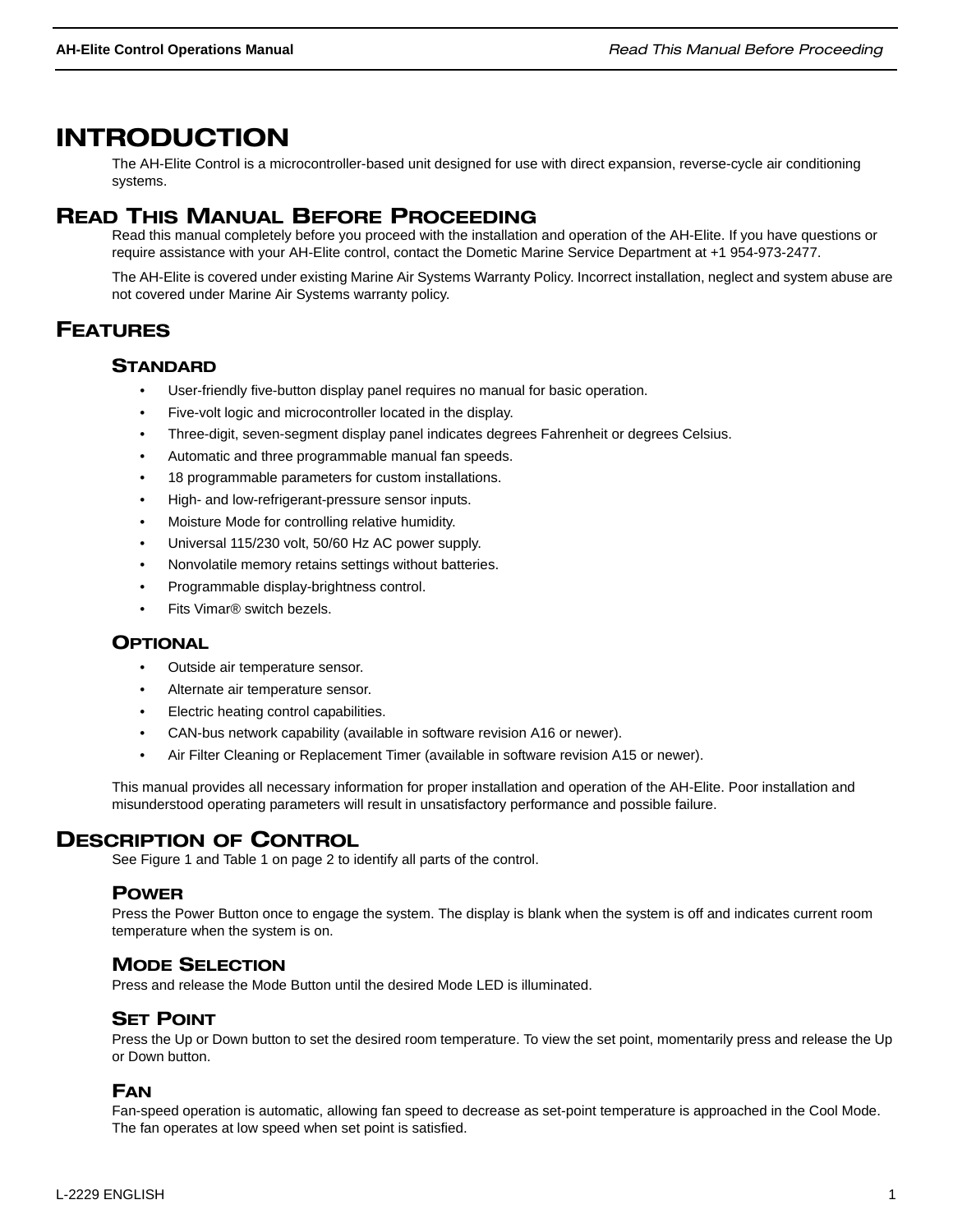Normally the automatic fan speed operation is reversed in the Heating Mode, however, you can program the fan to operate the same as in the Cooling Mode.

Press the Fan button to select manual fan speeds if you want to override automatic operation. You can program the fan to run only during a cool or heat cycle, otherwise the fan runs constantly.

#### **MEMORY**

The AH-Elite has nonvolatile memory requiring no batteries or backup power. When power is lost, the operating parameters are retained indefinitely. When power is restored, the control resumes operating as last programmed.

Figure 1: AH-Elite Display Panel and Indicators



#### Table 1: AH-Elite Display - Diagram Legend

|   | Power button                             | 8               | Heat Mode indicator                       |  |
|---|------------------------------------------|-----------------|-------------------------------------------|--|
| 2 | Temperature sensor                       | 9               | Moisture Mode indicator                   |  |
| з | Digital display                          | 10              | Mode button                               |  |
| 4 | Auto Fan indicator                       | 11              | Fan button                                |  |
| 5 | Manual Fan indicator (high, medium, low) | 12 <sub>2</sub> | Down button - Lower temperature set point |  |
| 6 | Auto Mode indicator                      | 13              | Up button - Raise temperature set point   |  |
| 7 | Cool Mode indicator                      |                 |                                           |  |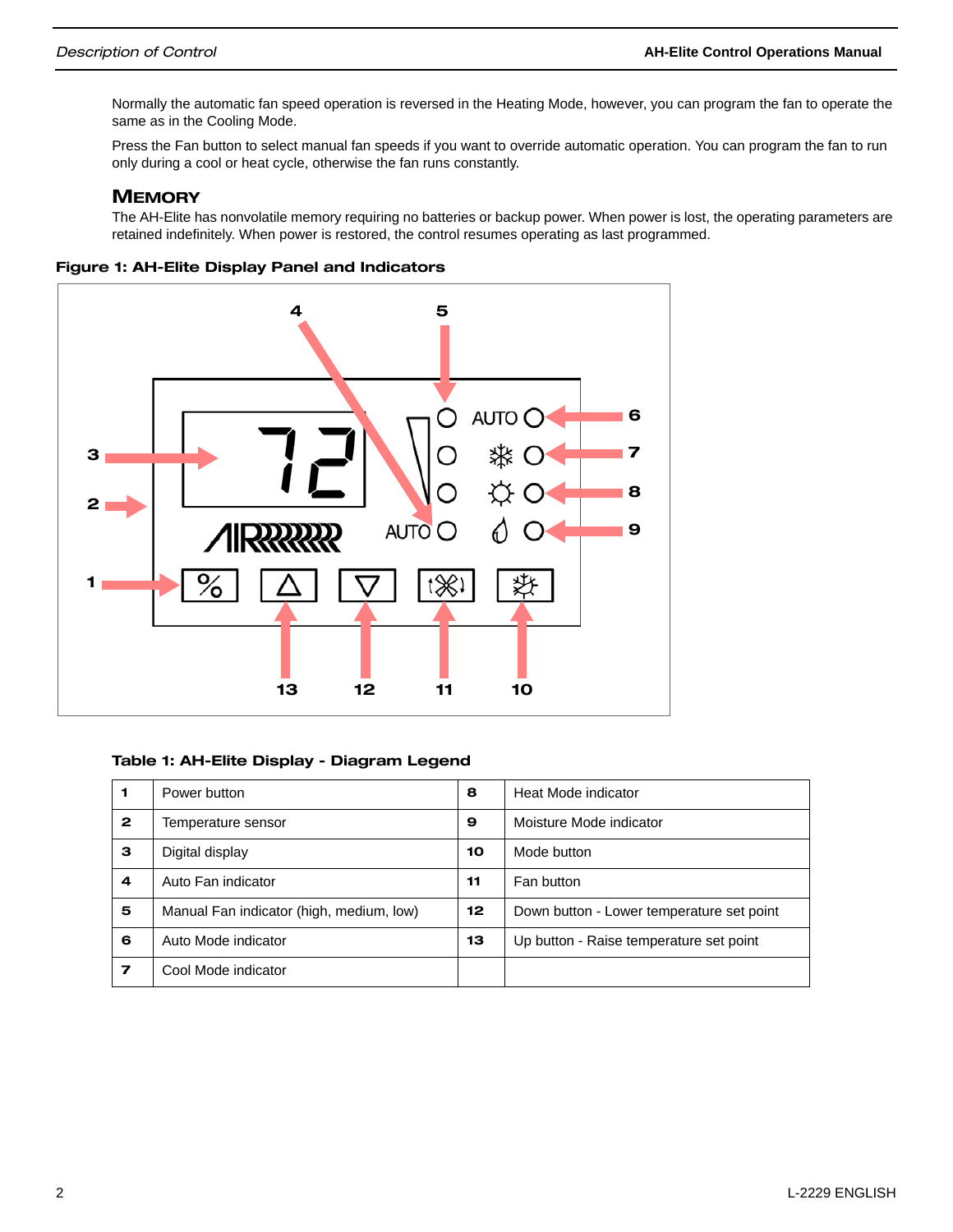## IMPORTANT PROGRAMMING NOTES TO INSTALLER AND END USER

- 1. If your air conditioning unit has a Shaded-Pole (SP) fan motor instead of a Split-Capacitor (SC) High-Velocity (HV) fan motor, you MUST program "SP" into parameter P-14 before operating the equipment. The SP units are recognizable by an overhanging blower motor. (The SC motor of an HV unit is inside the blower, and the unit has "VTD" or "HV" in the model number.) **Only reprogram this parameter if you do NOT have an HV blower.**
- 2. Standard air handlers come equipped with chilled-water bypass valves. However, for "no-valve" air handlers, the fan must be set to "Cycle On Demand". See "Cycled or Continuous Fan Operation" on page 6 under "Fan Modes" for instructions on how to change the fan operational mode to Cycled On Demand.

## NORMAL HEATING OR COOLING CYCLE

In **Automatic Mode**, heating and cooling are supplied as required. If cooling is required, the system will start a cooling cycle when the cabin temperature exceeds the set point by 2°F (1.1°C) and will continue to cool until the temperature equals the set point. (See "P-23: Set Point Temperature Differential" on page 9 for instructions on how to reduce this variation to 1°F [0.55°C].) The cabin temperature must drop below the set point by at least 4°F (2.2°C) in order for the system to switch from cooling to heating. Similarly, if heating is required, the system will start a heating cycle when the cabin temperature is below the set point by 2°F (1.1°C) and will continue to heat until the temperature equals the set point. The cabin temperature must exceed the set point by at least 4°F (2.2°C) in order for the system to switch from heating to cooling.

If you select **Cool Mode**, only cooling is supplied. If you select **Heat Mode**, only heating is supplied. The cabin temperature in either mode is maintained within 2°F (1.1°C) of set point by default. (See "P-23: Set Point Temperature Differential" on page 9 for instructions on how to reduce this variation to 1°F [0.55°C].) When the heating or cooling set point is satisfied, the hydronic water valve closes and the fan returns to low speed. The fan speed remains constant if Manual Fan Speed is selected.

For more information on this feature, see "Modes of Operation" on page 5.

**When cooling or heating is required**, the water valve will not open unless the water temperature is adequate. You can view the water temperature by simultaneously pressing the Power and Down buttons. The fan remains in low speed until the adequate water temperature is available. Heat will be supplied when no heating is available only if the Optional Electric heater has been installed and programmed.

**Adequate cooling or heating water temperature** is defined by programmable parameter P-16. Its factory default is set at 15°F (8.3°C) differential from the ambient air temperature.

## INSTALLING THE DISPLAY PANEL

## CHOOSING THE LOCATION

Before mounting the control panel, consider the location. The display panel's built-in air sensor provides excellent room-air temperature sensing when properly located and installed. For air sensor location see item 2 in Figure 1, page 2.

Mount the display panel on an inside wall, slightly higher than mid-height of the cabin, in a location with freely circulating air where it can best sense average temperature. Its distance from the air conditioner must be within the 15' (4.5m) length of the display cable (custom lengths available).

Do not mount the display in direct sunlight, near any heat-producing appliances or in a bulkhead where temperatures radiating from behind the panel may affect performance. **Do not mount the display in the supply-air stream.** Do not mount the display above or below a supply-air or return-air grille. Do not mount the display behind a door, in a corner, under a stairwell or any place where there is no freely circulating air.

If you can not mount the display in a suitable location for accurately sensing room temperature, install the optional remote air sensor.



#### IMPORTANT

**The system's air sensor is located in the control's display panel, therefore the display MUST be located on an interior wall at eye level. It must NOT be located in direct sunlight or inside a cabinet.**

**If these conditions cannot be met, you must purchase the Optional Remote Air Sensor and install it in the return-air stream.**

## MOUNTING THE DISPLAY

- 1. Make the cut-out for the display panel. Cut-out size is 3-5/16" (8.41cm) wide by 2-3/16" (5.56cm) high.
- 2. Plug one end of the display cable (8-pin connector) into the upper-right socket on the circuit board in the electric box and the other end into the back of the display panel.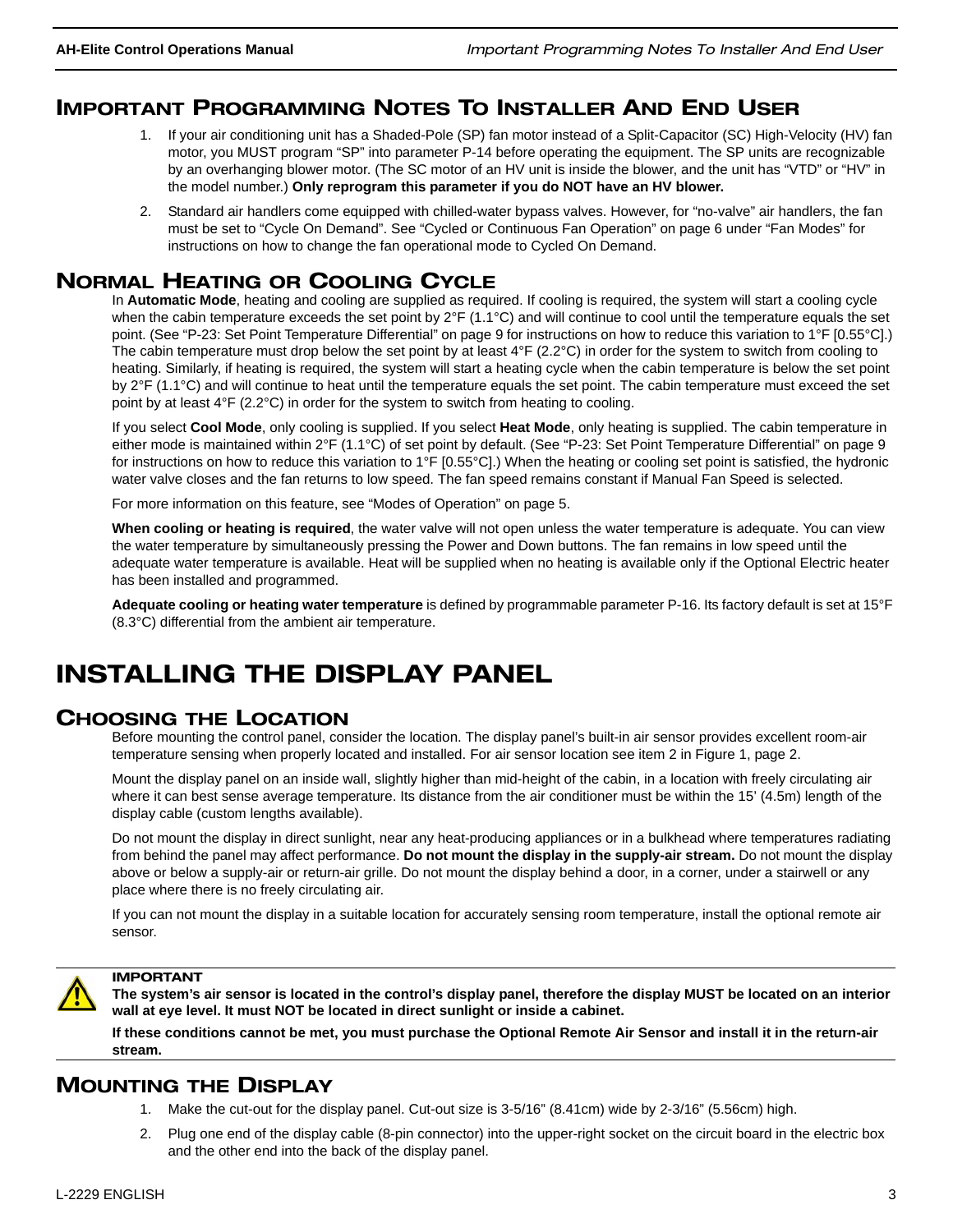- 3. Secure the display panel to the bulkhead using the four screws provided. Do not use a screw gun and do not overtighten screws when mounting, because either method may damage the display.
- 4. When the display is securely mounted, mount the bezel over the display frame until it snaps into place.

## MOUNTING THE OPTIONAL SENSORS



**NOTE** 

**Do not staple any sensor cables when mounting.**

#### REMOTE AIR SENSOR

Install the optional remote air sensor if the display can not be mounted in a proper location for accurately sensing room temperature. Installing the remote air sensor overrides the display's built-in sensor. The standard cable length for the remote air sensor is 7 feet (2.1m).

- 1. Mount the remote air sensor in the return-air stream behind the opening of the return-air grille.
- 2. Plug its cable (6-pin connector) into the "ALT AIR" socket #J4 in the upper-left corner of the circuit board.

### OUTSIDE AIR TEMPERATURE SENSOR

Install the optional outside air temperature sensor to monitor the temperature outside the cabin. Outside air sensor cables are available in various lengths.

- 1. Mount the sensor outside but not in direct sunlight.
- 2. Plug its cable into the "OAT" socket #J3.

#### WATER INLET SENSOR

When using the AH-Elite with a chilled-water air handler, plug the water-inlet sensor cable into the "SERVICE/H2O" socket #J5. Attach the sensor to the chilled-water inlet on the air handler. Ensure that the sensor makes good contact with the copper pipe. DO NOT attach to rubber hose.

## OPERATION

## OPERATOR CONTROLS AND DISPLAY PANEL

Refer to Figure 1, page 2 for the button locations and display functions listed below.

#### DISPLAY INDICATORS

- **Auto Mode Indicator**  The Auto Mode LED lights when the system is in Automatic Mode, which switches to cooling or heating as required to satisfy the temperature set point.
- **Cool Mode Indicator**  The Cool Mode LED lights when the cool-only mode is selected or when the unit is in an Automatic Mode cooling cycle.
- **Heat Mode Indicator**  The Heat Mode LED lights when the heat-only mode is selected or when the unit is in an Automatic Mode heating cycle.
- **Moisture Mode Indicator**  The Moisture Mode LED lights when the Moisture Mode is selected. This mode controls humidity during periods when the vessel is unoccupied.
- **Manual Fan Indicator** One of three Manual Fan Indicator LEDs lights when a manual fan speed (high, medium, or low) is selected.
- **Auto Fan Indicator** The Auto Fan LED lights when the automatic fan speed is selected.
- **Water-Valve Status** The system's water-valve operating status (whether the water valve is Open or Closed) displays by activating the Heat Mode or Cool Mode indicator when either mode is called for while in the Automatic Mode. No water-valve status is indicated when in manual Heat or Cool Modes. If the control is programmed for electric heat, then the indicator will light up if either the valve **or** the heater are energized.
- **Digital Display**  The 3-digit, 7-segment digital display shows inside air temperature when the control is on. It displays the set point when either the Up or Down button is pressed. The display also indicates program information and fault codes. When the control resumes operation after a power interruption, "888" appears in the display and all the LEDs light for one second. This is normal **Power-On Reset** operation.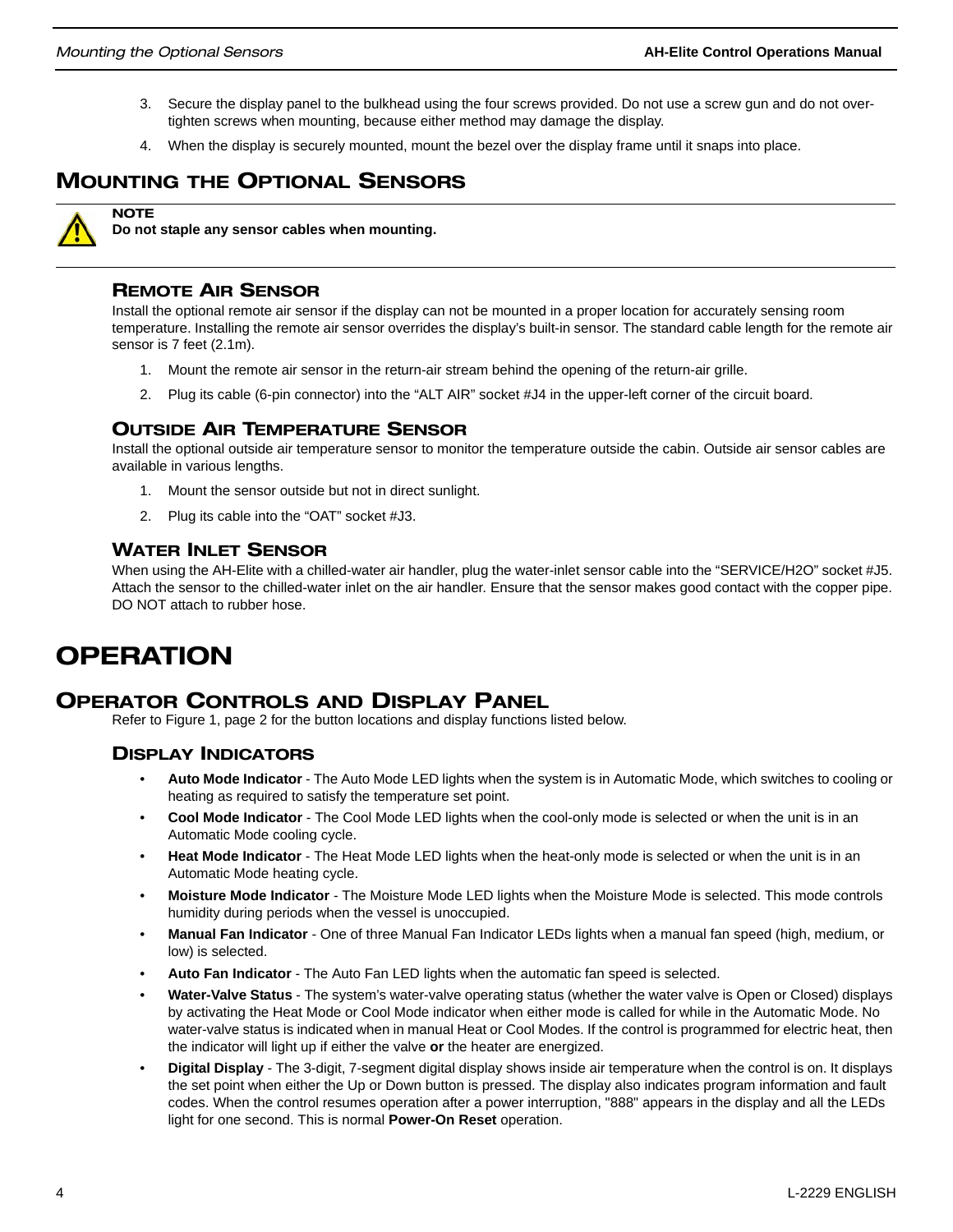#### BUTTON FUNCTIONS - SINGLE

- **Power button** Press and release to toggle between the On and Off Modes.
- **Up button** Press and release to display the set point. Press and hold the Up button to increase the set point. Set point increases one degree each time the button is pressed.
- **Down button**  Press and release to display the set point. Press and hold the Down button to decrease the set point. Set point decreases one degree each time the button is pressed.
- **Fan button** Press and release to advance from Auto Fan to Manual Fan. Press and release the Fan Button to advance the manual fan speeds, from low to high. Press and release again to return to the Automatic Fan mode. The selected Fan Mode is indicated by the Auto and Manual Fan LEDs. You can change the fan operating mode from continuous ("con") to cycle-on-demand ("CYC") by pressing and holding the fan button for 5 seconds.
- **Mode button** Press and release to select one of the four operating modes. Continue to press and release the Mode Button until the desired operating mode is reached. The mode LEDs (Auto, Cool, Heat, or Moisture) light to indicate which mode is selected.

## BUTTON FUNCTIONS - DUAL

- **Up & Down buttons (On Mode)** Simultaneously press the Up and Down buttons while in the On Mode to display outside air temperature (if the optional outside air temperature sensor is installed).
- **Up & Down buttons (Program Mode)** Simultaneously press the Up and Down buttons while in the Program Mode to set new program defaults.
- **Power & Up buttons (On Mode)** Simultaneously press the Power and Up buttons to view the chilled-water-inlet temperature.

## MODES OF OPERATION

#### OFF MODE

When the control is in Off Mode, all control outputs are turned off. Program parameters and user settings are saved in nonvolatile memory. The Program Mode can only be accessed from the Off Mode.

### ON MODE

When the control is in On Mode, power is supplied to the appropriate outputs and the display indicates the current state of operation. The operating and program parameters resume based on those last stored when the unit was operating.

## AUTOMATIC MODE

When Automatic Mode is selected, the system provides both heating and cooling as required. The Auto Mode LED is lit as well as either the Heat Mode LED or Cool Mode LED, depending on which mode is in use. Cabin temperature in a given mode is maintained within 2°F (1.1°C) of set point by default. (See "P-23: Set Point Temperature Differential" on page 9 for instructions on how to reduce this variation to 1°F [0.55°C].) If the system was most recently cooling, the cabin temperature must drop below the set point by at least 4°F (2.2°C) in order for the system to switch from cooling to heating. Similarly, if the system was most recently heating, the cabin temperature must exceed the set point by at least 4°F (2.2°C) in order for the system to switch from heating to cooling. This behavior prevents small temperature overshoots from causing the system to switch between heating and cooling when it is not necessary.

## COOL MODE

When Cool Mode is selected, the Cool LED is lit and only the cooling system operates as required. If the ambient temperature drops below the set point, the system will not automatically switch to the Heat Mode.

### HEAT MODE

When Heat Mode is selected, the Heat LED is lit and only the heating system operates as required. If the ambient temperature rises above the set point, the system will not automatically switch to the Cool Mode.

### MOISTURE MODE

Use Moisture Mode to help control humidity while you are away from the boat or away from a particular cabin. While the control is in the On Mode, press the Mode button until the Moisture Mode LED is lit. Once Moisture Mode is enabled, the fan circulates the air for 30 minutes. During this time, the air temperature is sampled and entered into memory. After 30 minutes, a cooling cycle starts and continues until the temperature is lowered 2°F (1.1°C) or until the cooling cycle runs a maximum of one hour. Four hours after the temperature is satisfied or the cooling cycle times out, this cycle repeats.

**For software revision B23 and newer**, Moisture Mode will also prevent your boat or a particular cabin from dropping below a minimum temperature as a means to prevent the contents from freezing. When the temperature drops low, eliminating moisture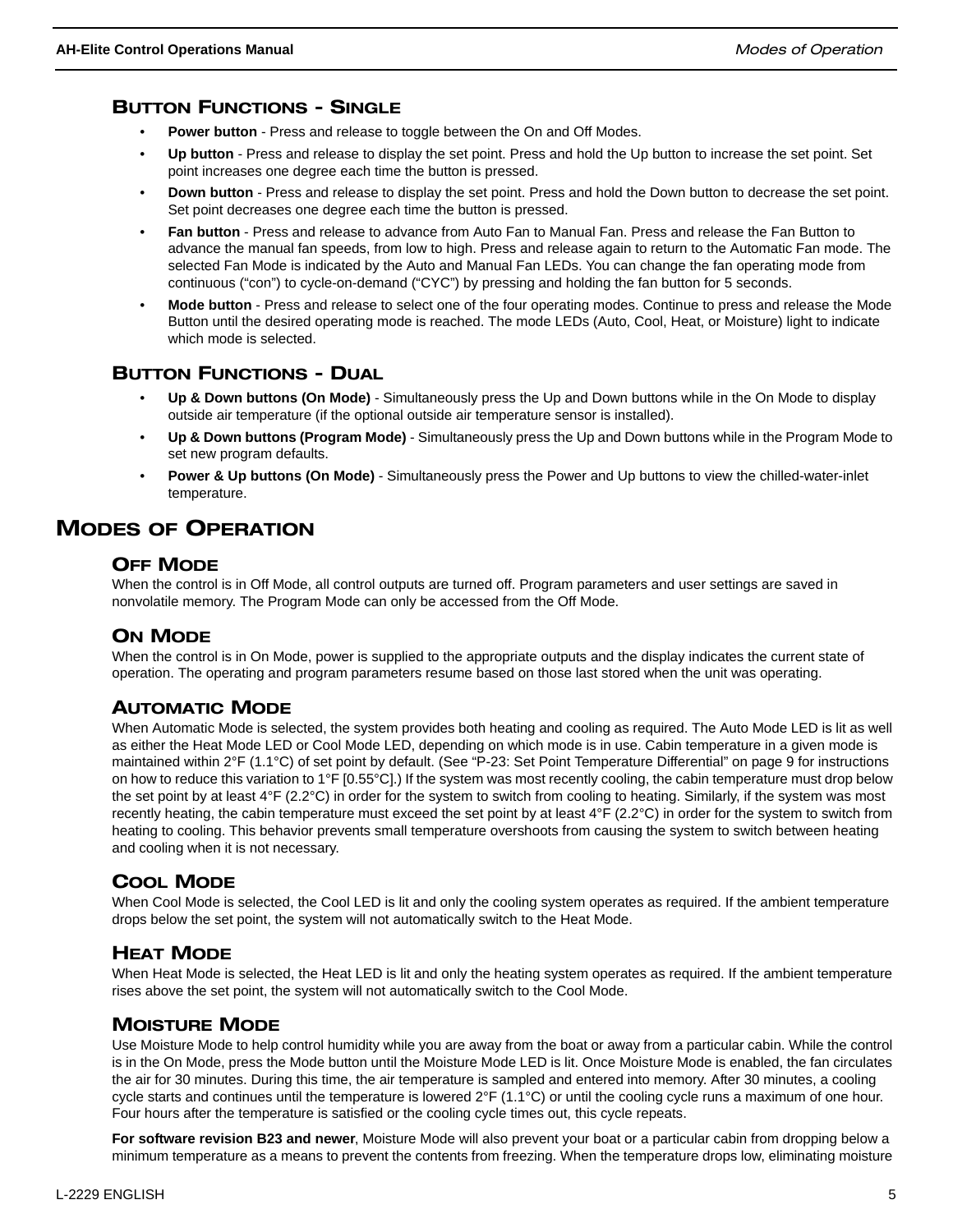may become less of a concern and maintaining some minimum temperature may become more important. After the 30-minute fan circulation, if the temperature is at or above the factory default setting of 50°F (10°C), a cooling cycle is started and runs as described above. However, if the temperature is below 50°F (10°C), a heating cycle will be started instead. The heating cycle will continue until the temperature reaches 50°F (10°C) or until the heating cycle runs a maximum of one hour. Four hours after the temperature is satisfied or the cooling/heating cycle times out, the entire cycle repeats, each time determining whether cooling or heating is required. See "P-24: Moisture Mode Minimum Temperature" on page 9 for more information on how to adjust the 50°F (10°C) factory default to a different temperature that may better suit your particular requirements. The adjustment range is 40°F (4.4°C) to 75°F (23.9°C).

## FAN MODES

#### Automatic Fan Mode

AH-Elite has three automatic fan speeds available: high, medium and low. Automatic Fan Mode allows the AH-Elite to determine the required fan speed based on temperature differential. This permits a balance between the most efficient temperature control and slower, quieter fan speeds. To select Automatic Fan Mode, press and release the Fan button until the LED next to the word "Auto" is lit.

#### Manual Fan Mode

There are three manual fan speeds available: high, medium and low. Manual Fan Mode allows you to select and maintain a desired fan speed. When a manual fan speed has been selected, the speed is indicated by one of the 3 LEDs above the AUTO fan LED. The top LED represents the fastest speed. Press and release the Fan button until the LED next to the desired fan speed is lit.

#### Fan-Only Mode

Use the Fan-Only Mode to operate the fan for air circulation when no cooling or heating is desired. From the Off Mode press and release the Fan button to start fan speed one. Press and release again to select speed two. Press and release a third time for speed three. Press and release a fourth time to turn off the fan. Turning on the control will revert the fan to the Automatic Mode or the last selected manual fan setting.

#### Cycled or Continuous Fan Operation

The fan can be set to run continuously whenever the system is turned on, or it can be set to cycle on and off in conjunction with the cooling or heating cycles. To change this fan operational setting, press and hold the Fan button for five seconds. If the pneumonic "CYC" appears, the operational setting has been changed to cycled. If "con" appears, the operational setting has been changed to continuous.



#### IMPORTANT

**When used with optional electric heat, the fan remains on for four minutes after the heater cycles off even if fan is set to cycled operation.**

#### PROGRAM MODE

Use Program Mode to adjust operating parameters for your particular needs. Program Mode is also used to fine-tune the system for the most efficient operation within an installation. (Variables such as ducting, sensor location, and system layout affect system operation.) The control has factory default settings stored in permanent memory that can be recalled. However, reprogrammed settings can be saved as the new default, thus overwriting the factory defaults. See "P-15: Reset Memorized Defaults" on page 8 for details.

## USING PROGRAM MODE

#### ENTERING PROGRAM MODE

You can only enter Program Mode from the Off Mode. If necessary, press the Power button to enter Off Mode. From the Off Mode and in the following order, press the Mode, Up, Down and Mode buttons. These buttons must be pressed and released in the order given. The characters "P 1" appear in the display, which represent the first programming parameter (High Fan Limit). The "P 1" is followed by the number "95" followed again by the parameter "P 1". "95" represents the setting of the first programmable parameter (High Fan Limit). The AH-Elite control is now in the Program Mode.

#### EXITING PROGRAM MODE

Press the Power button once to exit Program Mode and return to Off Mode. Or, do not attempt any programming for 50 seconds, then the control exits Program Mode and returns to Off Mode. Any programming changes made while in Program Mode will be saved and put into operation after exiting Program Mode and returning the control to the On Mode. (If you want the programming changes to become the new defaults, see "Memorizing New Program Parameters" on page 7.) When you exit Program Mode the software version number (such as "B23") appears in the display.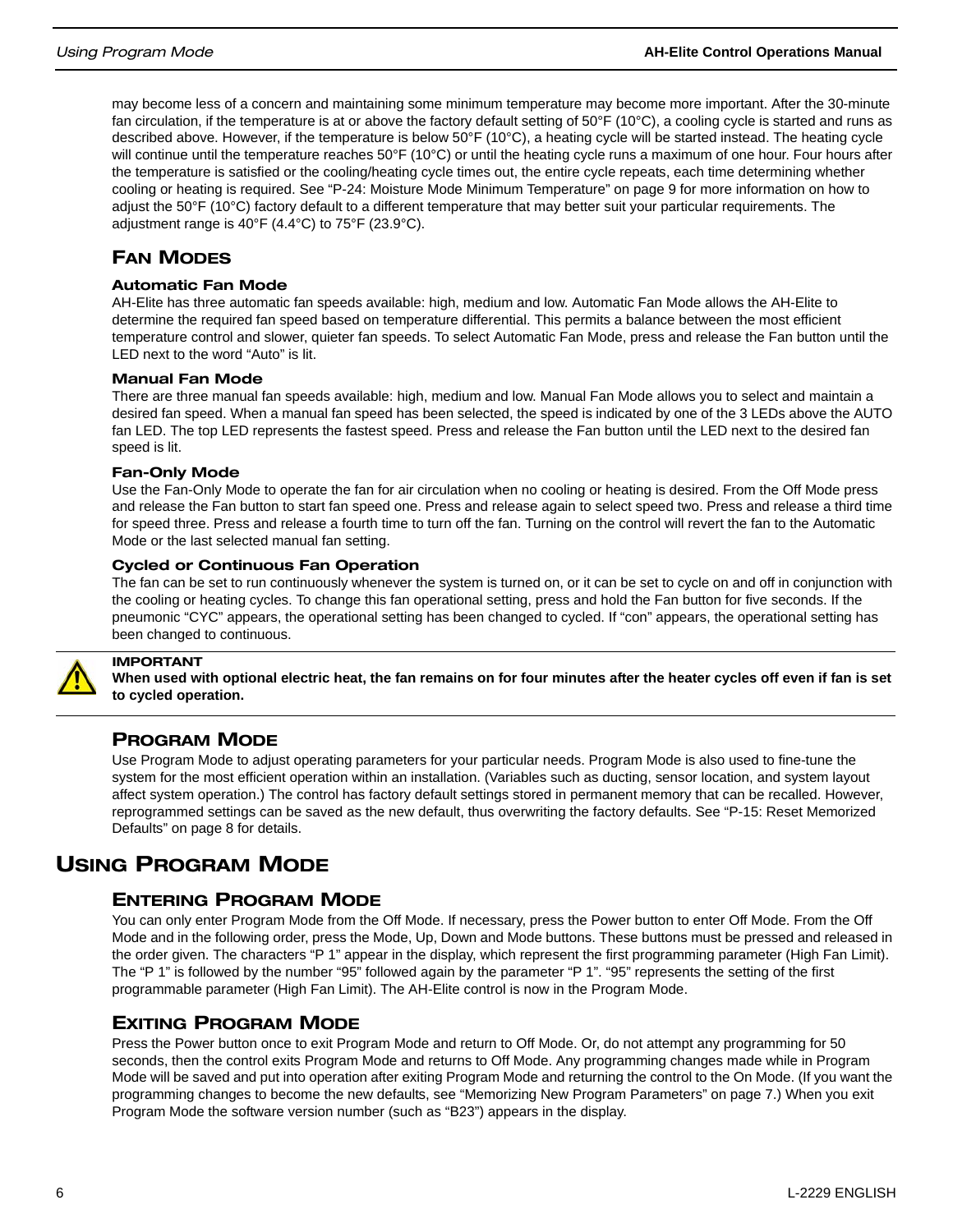#### CHANGING PARAMETERS

While in Program Mode, press and release the Mode button to increment from one program parameter to the next until you reach the desired parameter number. Use the Fan button to move backwards through the parameters. The programmable parameters range from P-1 through P-24.

When you reach the desired parameter number, use the Up and Down buttons to select the data or set the desired limits for the parameter being programmed. See Table 2 on page 10 for a list of the parameters, the possible settings for each, and their factory default settings.

#### MEMORIZING NEW PROGRAM PARAMETERS

If you want new parameters to be the program defaults, adjust the parameters to the desired settings, then press the Up and Down buttons simultaneously while in Program Mode. This memorizes the new settings as program defaults and exits the Programming Mode.

To return to the factory default settings, refer to the factory defaults listed in Table 2 on page 10 and reset the parameters manually.

### RESTORING MEMORIZED DEFAULT SETTINGS

You can restore the last memorized default settings by entering Program Mode and setting P-15 to "rSt". The memorized default settings are restored and the control returns to Off Mode. See "P-15: Reset Memorized Defaults" on page 8 for details. To return to the factory default settings, refer to the factory defaults listed in Table 2 on page 10 and reset the parameters manually.

#### SOFTWARE IDENTIFICATION

The control's software version (such as "B23") appears in the display for one second prior to exit from Program Mode, then the control returns to Off Mode.



**NOTE** 

**If you have any reason to contact Dometic about the system or programming the control, you must have the software identification number and air conditioning unit serial number available. The serial number may be found on the dataplate label.**

## PROGRAMMING

#### PROGRAMMING PROCEDURE

- 1. Enter Program Mode. (See "Entering Program Mode" on page 6 for details.)
- 2. Press and release the Mode button to increment from one program parameter to the next. Press and release the Fan button to decrement from one program parameter to the previous.
- 3. Use the Up and Down buttons to change the parameter's setting.
- 4. Press the Power button to exit Program Mode and return the control to Off Mode. Or, to memorize the changes as the new defaults, simultaneously press the Up and Down buttons (optional).

#### PROGRAMMABLE PARAMETERS

The system's default parameters may be changed by the installing dealer or end user. Once new values are entered and memorized, the factory defaults are overwritten and the new parameters become the default values. You can restore the original factory default parameters manually. A summary of the parameters, the permitted values, and original factory default settings of each are listed in Table 2, page 10.



#### IMPORTANT

**If you have any programming problems or confusion occurs, reset the Memorized Default Settings by entering Program Mode and setting P-15 to "rSt".**

#### P-1: High Fan Limit

Values for the upper fan-speed limit range from 56 to 95. Set a higher number to increase the fan speed or a lower number to slow the fan speed.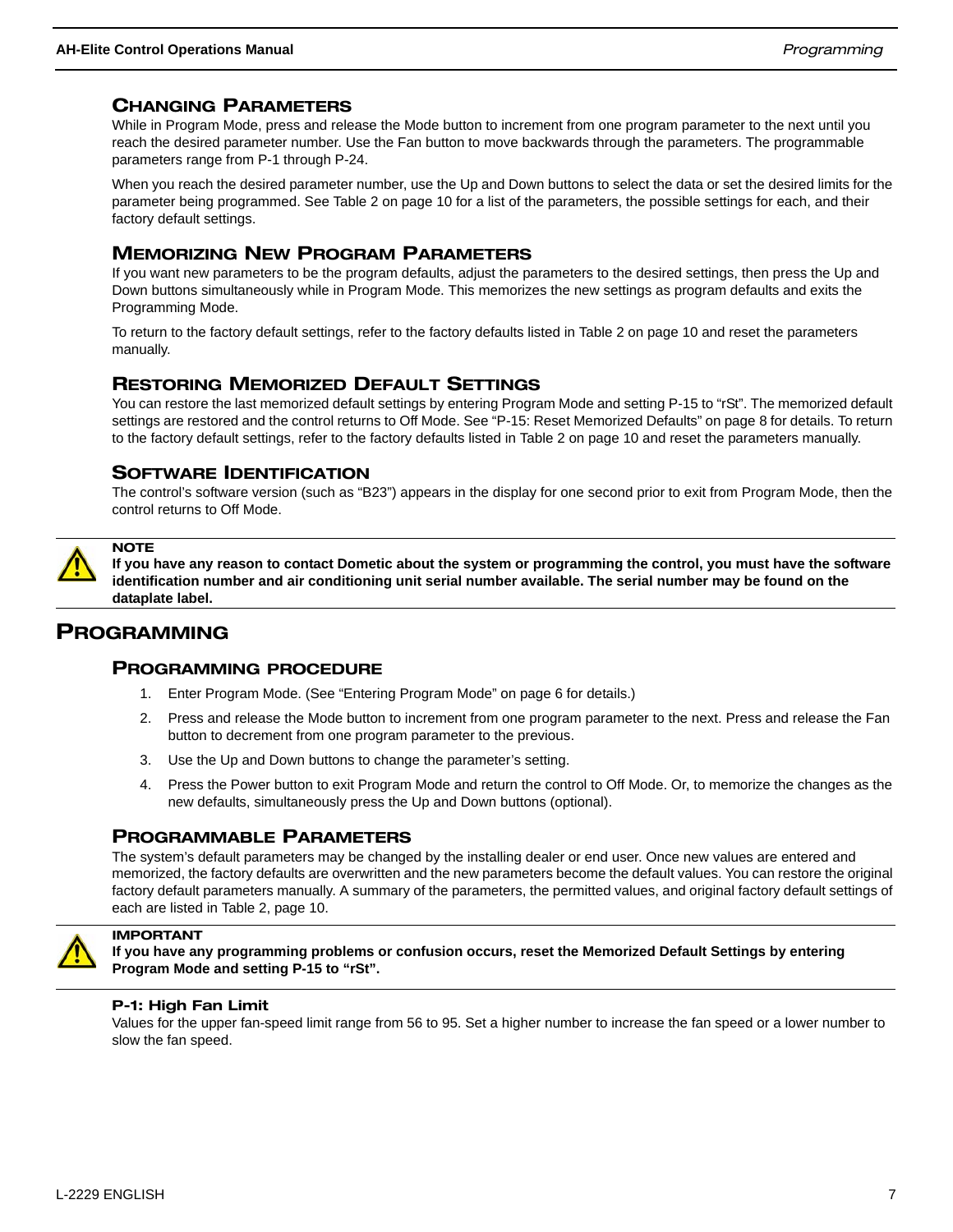#### P-2: Low Fan Limit

Values for the lower fan-speed limit range from 30 to 75. Set a higher number to increase the fan speed or a lower number to slow the fan speed.



#### IMPORTANT

**Once the high and low fan speed limits are set, the unit automatically readjusts the remaining speed to produce three equally spaced fan speeds in both Automatic and Manual Fan Modes.**

#### P-3: (Reserved for future use.)

#### P-4: Temperature Calibration

This feature calibrates the ambient sensor within a range of  $\pm 10^{\circ}$ F. Adjust this parameter to display the correct roomtemperature reading. Note that setting increments are in °F even when the control is set to display °C.

P-5: (Reserved for future use.)

P-6: (Reserved for future use.)

P-7: (Reserved for future use.)

P-8: (Reserved for future use.)

#### P-9: Display Brightness Control

The display brightness can be adjusted from 4 to 18, with 4 being the dimmest and 18 the brightest. Typically a dark cabin will require a setting of 4 or 5. A very bright cabin will require a setting of 12 to 18.

#### P-10: Fahrenheit or Celsius Selection

The default setting is °F. Select °C for Celsius. (Celsius readings are displayed in tenths, for example 22.2°).

#### P-11: (Reserved for future use.)

#### P-12: Reverse Automatic Fan Speeds During Heating

The automatic fan speeds can be reversed during Heat Mode to improve heat output in cooler climates. The fan will speed up as the set point is approached. Lowering the fan speed when the cabin is cold helps raise supply temperature. The fan switches to low speed when the set point is satisfied and the water valve cycles off. The fan can be programmed to operate the same as in cooling by programming P-12 "nor" which represents normal fan operation during reverse-cycle heating.

#### P-13: Reverse-Cycle or Electric Heat

Units may be equipped with an electric heater which is used to heat an individual cabin when the chiller system is in cooling mode. Set to "ELE" for the electric heat option or "nor" to disable.

- **For software revision A13 and older:** When this parameter is programmed for electric heat, only the electric-heat relay located toward the middle of the circuit board is energized during a heating cycle (see "Sample Wiring Diagram" on page 16).
- **For software revision A15 and newer:** When programmed for electric heat, both the electric-heater relay and the valve relay are energized. This change supports newer circuit board revisions without the electric-heater relay. Therefore, circuit boards that do not have electric-heater relays require a display with software revision A15 or newer to properly energize the compressor relay. Also, when using this configuration the electric heater L-1 connection must be connected to the COMP L-1 terminal on the AH-Passport I/O circuit board (see "Sample Wiring Diagram" on page 16). Please consult with Dometic Customer Service or with an authorized service technician for assistance.

#### P-14: Fan Motor Selection

The "SC" (Split Capacitor) default setting is correct for air handlers with high-velocity blowers. Only change the setting to "SP" if your unit has a Shaded Pole fan motor, recognizable by a blower-motor overhang. (The SC motor of a high-velocity unit is inside the blower, and the unit has "VTD" or "HV" in the model number.)

#### P-15: Reset Memorized Defaults

To reset all programming parameters set this parameter to "rSt". This restores all programmable parameters to the **last saved default values**. Once new values are entered and memorized the factory defaults are overwritten, and the new parameters become the default values. To restore the original factory default parameters manually, refer to Table 2, page 10.

#### P-16: Hydronic Water Valve Forced Open

This parameter opens the water valve to bleed air from the system. "OPn" forces the valve open for 4 hours while the AH-Elite control is turned off. If the control is turned on or if AC power is interrupted to the control's electric box during this 4-hour period, this valve override feature is canceled. You can return the valve to normal operation at any time by changing P-16 back to "nor" manually. (NOTE: This feature was modified to include the automatic, early cancellation in software revision A15.)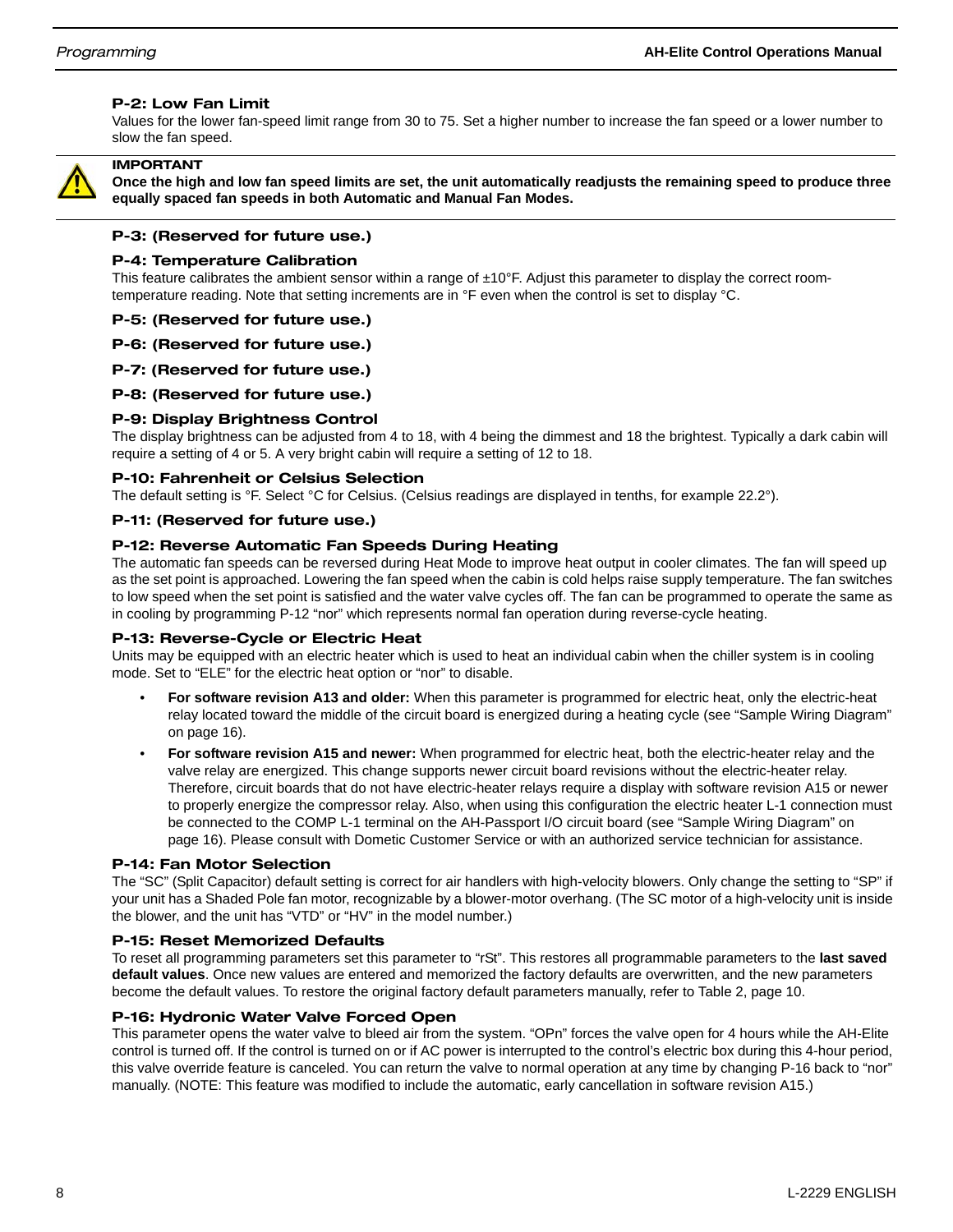#### P-17: Water Temperature Differential

This parameter sets the temperature differential between ambient air temperature and hydronic water temperature that controls the water valve. For example, selecting 10°F opens the valve when water temperature is ten degrees less than ambient in cooling mode and 10°F greater than ambient in the heating mode.

Careful selection of the temperature differential can fully utilize the ship's heating and cooling resources. For example, while in cooling mode and using a ten degree value, the valve will open to allow some cooling while the hydronic system is coming down to temperature. See Figure 2 on page 11 for a graphical explanation of this parameter.

#### P-18: Air Filter Cleaning/Replacement Timer Setting

**(Available only in software revision A15 and newer.)** Use this feature for a reminder to clean or replace the unit's air filter. The parameter entered represents that number times 10 hours. Select the number of operating hours until the filter reminder appears. Parameter choices are between 10 (100 hours) and 250 (2500 hours). Dometic recommends that you check the air filter at least every 500 hours of operation. The default setting is off, designated with "00".

Once set, the timer keeps track of the total amount of run hours that the fan accumulates (see P-19). Once the timer setting is reached, "FIL" flashes briefly on the LED display every 10 seconds until it is cleared. Display of the room temperature continues and the normal operation of the system is not affected. The "FIL" reminder can only be cleared and the timer reset via programmable parameter P-19. See below for instructions.

#### P-19: Filter Cleaning/Replacement Timer Value & Reset

**(Available only in software revision A15 and newer.)** This parameter displays the current elapsed time (in hours times 10) since the timer was started or reset. For example, if the value of P-19 is "30", then between 300-399 hours have elapsed since the timer was started or reset. Once the value of P-19 reaches the value set in P-18 (explained above), "FIL" flashes on the LED display every 10 seconds until it is cleared. To clear the "FIL" reminder, press either the Up or Down button while viewing the P-19 parameter. This resets P-19 to 0 and restarts the timer.

#### P-20: CAN-bus Unit ID

**(Available only in software revision A16 and newer.)** This parameter displays only when CAN-bus network capability is available and the AH-Elite is plugged into a networked Passport I/O power and logic board. This parameter does not display when the AH-Elite is plugged into a standard board. Each control on the same CAN-bus network must be assigned a unique Unit ID (0 - 255). For example, the control that has P-20 set to 5 will respond to commands with a destination address of 5.

#### P-21: CAN-bus Group ID

**(Available only in software revision A16 and newer.)** This parameter displays only when CAN-bus network capability is available and the AH-Elite is plugged into a networked Passport I/O power and logic board. This parameter does not display when the AH-Elite is plugged into a standard board. Assign the address for the control's CAN-bus network group (0 - 255). This number should be unique and different than any CAN-bus Unit ID. For example, all controls that have P-21 set to 100 will respond to commands with a destination address of 100 (in addition to responding to commands that target their individual Unit IDs).

#### P-22: Voltage Calibration

**(Available only in software revision A15 and newer.)** This feature displays the voltage being read by the power and logic circuit board. It displays a live reading of the voltage and can be manipulated by pressing the Up or Down buttons. Use a reliable voltmeter as a reference when adjusting this parameter.

#### P-23: Set Point Temperature Differential

**(Available only in software revision B23 and newer.)** This parameter is the temperature differential in Fahrenheit for all modes of operation: Automatic, Cool, or Heat. Refer to "Modes of Operation" on page 5 for more information on how this parameter affects these modes. By default, this parameter setting is 2°F (1.1°C). It can be set to either 1°F (0.55°C) or 2°F (1.1°C). Setting this parameter to 1°F (0.55°C) will result in the control maintaining the room temperature closer to the desired set point. However, this may result in more frequent shorter-duration cooling or heating cycles. In most cases, the factory default of 2°F (1.1°C) is adequate for maintaining a comfortable temperature variation around the desired set point. If you desire less variation in temperature, set this parameter to 1°F (0.55°C).

#### P-24: Moisture Mode Minimum Temperature

**(Available only in software revision B23 and newer.)** This parameter is the minimum room temperature in Fahrenheit for which Moisture Mode will run a cooling cycle to remove moisture from the air. If the room temperature is below this parameter setting, Mositure Mode will run a heating cycle instead. By default, this parameter is 50°F (10°C), and it can be adjusted between 40°F (4.4°C) to 75°F (23.9°C). Please refer to the description of "Moisture Mode" on page 5 for more information on how Moisture Mode functions and utilizes this parameter.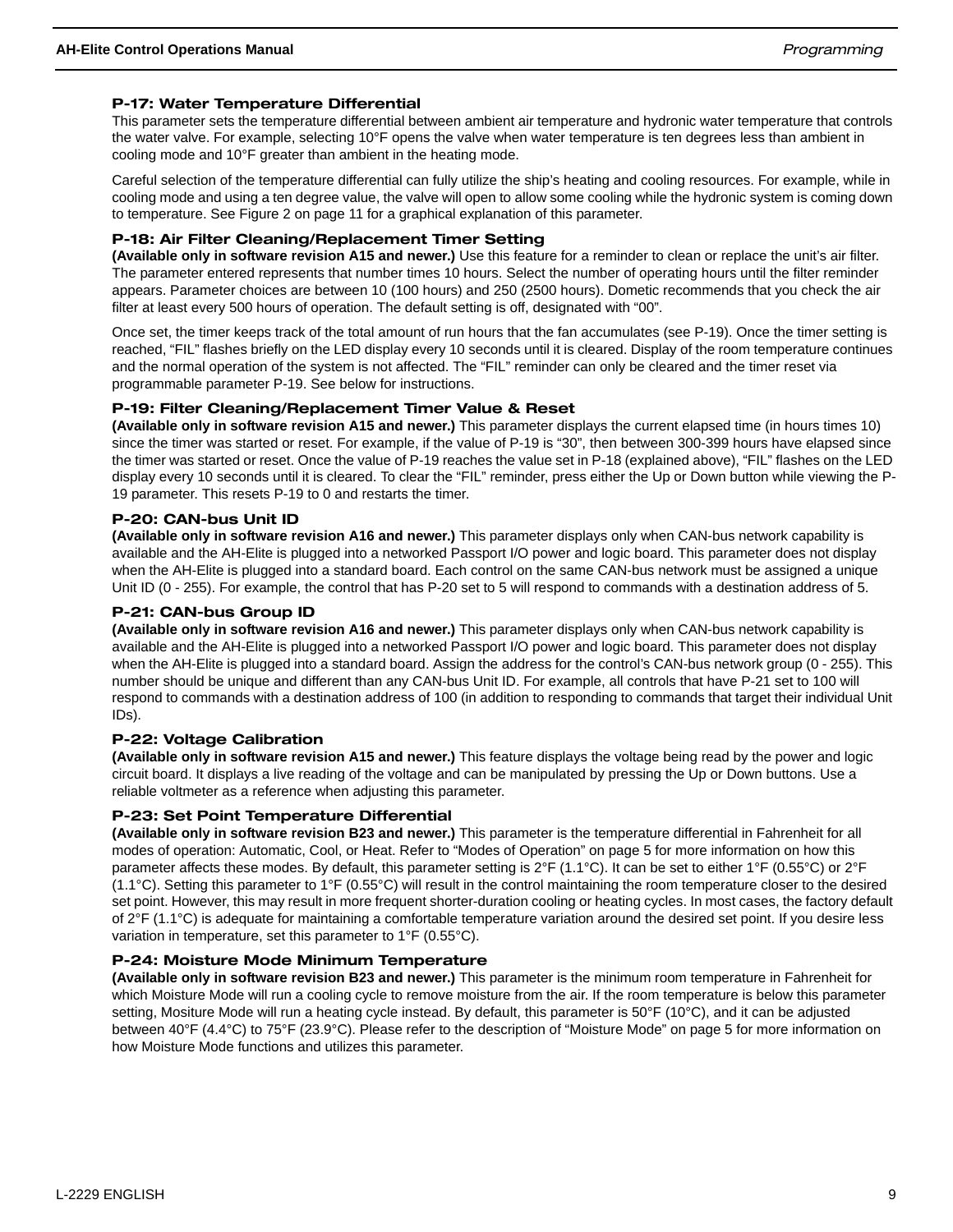| Parameter<br><b>Number</b> | <b>Description</b>                                                              | Factory<br><b>Default</b> | Custom<br><b>Default</b> | <b>Parameter Range</b>                                                                                                                                                                    |  |  |
|----------------------------|---------------------------------------------------------------------------------|---------------------------|--------------------------|-------------------------------------------------------------------------------------------------------------------------------------------------------------------------------------------|--|--|
| $P-1$                      | High Fan-Speed Limit                                                            | 95                        |                          | $56 - 95$                                                                                                                                                                                 |  |  |
| $P-2$                      | Low Fan-Speed Limit                                                             | 50                        |                          | $30 - 75$                                                                                                                                                                                 |  |  |
| P-3                        | Reserved for future options                                                     |                           |                          |                                                                                                                                                                                           |  |  |
| $P-4$                      | Temperature-Sensor Calibration                                                  | Ambient temp              |                          | Ambient plus or minus 10° F                                                                                                                                                               |  |  |
| $P-5$                      | Reserved for future options                                                     |                           |                          |                                                                                                                                                                                           |  |  |
| $P-6$                      | Reserved for future options                                                     |                           |                          |                                                                                                                                                                                           |  |  |
| $P-7$                      | Reserved for future options                                                     |                           |                          |                                                                                                                                                                                           |  |  |
| $P-8$                      | Reserved for future options                                                     |                           |                          |                                                                                                                                                                                           |  |  |
| P-9                        | <b>Display Brightness Control</b>                                               | 15                        |                          | 4 (Dimmest) - 18 (Brightest)                                                                                                                                                              |  |  |
| $P-10$                     | Display Temperatures in Fahrenheit or<br>Celsius                                | F                         |                          | $F =$ Fahrenheit Displayed<br>$C =$ Celsius Displayed                                                                                                                                     |  |  |
| $P-11$                     | Reserved for future options                                                     |                           |                          |                                                                                                                                                                                           |  |  |
| $P-12$                     | Reverse Fan Speeds During Heat Mode                                             | rEF                       |                          | nor = Normal Fan Operation<br>rEF = Reversed Fan in Heat Mode                                                                                                                             |  |  |
| P-13                       | Reverse-Cycle Heating or Electric-<br>Heat-Only Option Installed                | nor                       |                          | nor = Reverse-Cycle Heating<br>ELE = Electric Heater Installed                                                                                                                            |  |  |
| $P-14$                     | Fan-Motor Type: Split Capacitor or<br><b>Shaded Pole</b>                        | <b>SC</b>                 |                          | SC = Split Capacitor Fan Motor<br>SP = Shaded Pole Fan Motor                                                                                                                              |  |  |
| $P-15$                     | Reset Memorized Programming<br><b>Defaults</b>                                  | nor                       |                          | $rST =$ Reset Defaults<br>$nor = Normal$                                                                                                                                                  |  |  |
| $P-16$                     | Hydronic Water Valve Forced Open                                                | nor                       |                          | OPn = Valve Forced Open<br>nor = Normal Operation                                                                                                                                         |  |  |
| $P-17$                     | Temperature Differential                                                        | 15°F                      |                          | 5° F to 25° F                                                                                                                                                                             |  |  |
| $P-18$                     | Air Filter Cleaning/Replacement Timer<br>Setting (x10 hours) <sup>1</sup>       | $\mathbf 0$               |                          | $0 =$ Timer Disabled<br>10 - 250 (100 - 2500 hours)                                                                                                                                       |  |  |
| $P-19$                     | Air Filter Cleaning/Replacement Value<br>(x10 hours) & Reset <sup>1</sup>       | $\mathbf 0$               |                          | Displays the elapsed time (in hours x10) since<br>the timer was started or reset. Press Down button<br>to reset value to 0, restart the timer, and clear the<br>display's "FIL" reminder. |  |  |
| $P-20$                     | CAN-bus Unit ID <sup>3</sup>                                                    | $\Omega$                  |                          | 0 - 255 (Each control on a CAN-bus network<br>must have a unique Unit ID.)                                                                                                                |  |  |
| $P-21$                     | CAN-bus Group ID <sup>3</sup>                                                   | 0                         |                          | 0 - 255 (Address for the control's CAN-bus<br>network group. Should be different than any<br>CAN-bus Unit ID.)                                                                            |  |  |
| $P-22$                     | <b>Voltage Calibration</b>                                                      | AC Voltage                |                          | Adjust to match the accurate voltage reading.                                                                                                                                             |  |  |
| $P-23$                     | Set Point Temperature Differential <sup>4</sup>                                 | 2                         |                          | $1 = 1^{\circ}F (0.55^{\circ}C)$ Differential<br>$2 = 2^{\circ}F(1.1^{\circ}C)$ Differential                                                                                              |  |  |
| $P-24$                     | Moisture Mode Minimum Temperature <sup>4</sup>                                  | $50^{\circ}$ F            |                          | 40-75°F (4.4-23.9°C)                                                                                                                                                                      |  |  |
|                            | <sup>1</sup> This feature is only available in software revision A15 and newer. |                           |                          |                                                                                                                                                                                           |  |  |

#### Table 2: Programmable Parameters - Ranges and Factory Defaults

<sup>3</sup>This feature is only available in sofware revision A16 and newer.

4This feature is only available in software revision B23 and newer.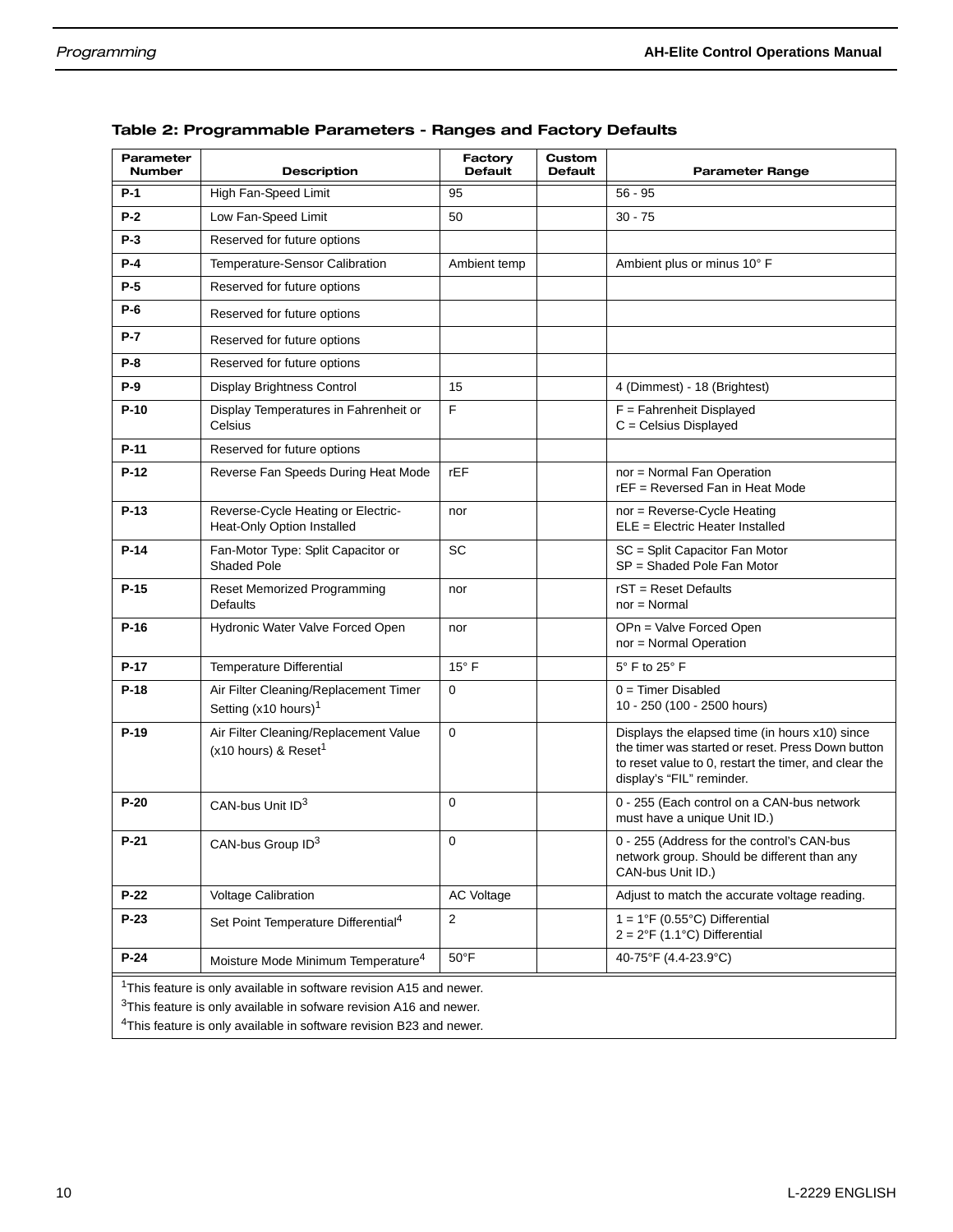## FAULT-HANDLING CODES AND REMINDERS

One of the following fault codes displays when a fault is detected:

- **ASF** Indicates air sensor failure.
- **FIL** Indicates filter needs to be cleaned or replaced.

## TEMPERATURE DIFFERENTIAL OF AIR & WATER

The optional electric heater overlaps with the chilled-water heat by 22° F (12.2° C). The heater turns on when heat is required and remains on until the chilled-water temperature exceeds the ambient by 22° F (12.2°C) or until the room temperature is satisfied. During very cold conditions electric heat overlaps the chilled-water heat to supplement heating. Note that parameter P-19 setting increments are in °F even when the control is set to display °C.



#### Figure 2: Ambient Air to Water Temperature Differential

**Ambient Air to Water Temperature Differential**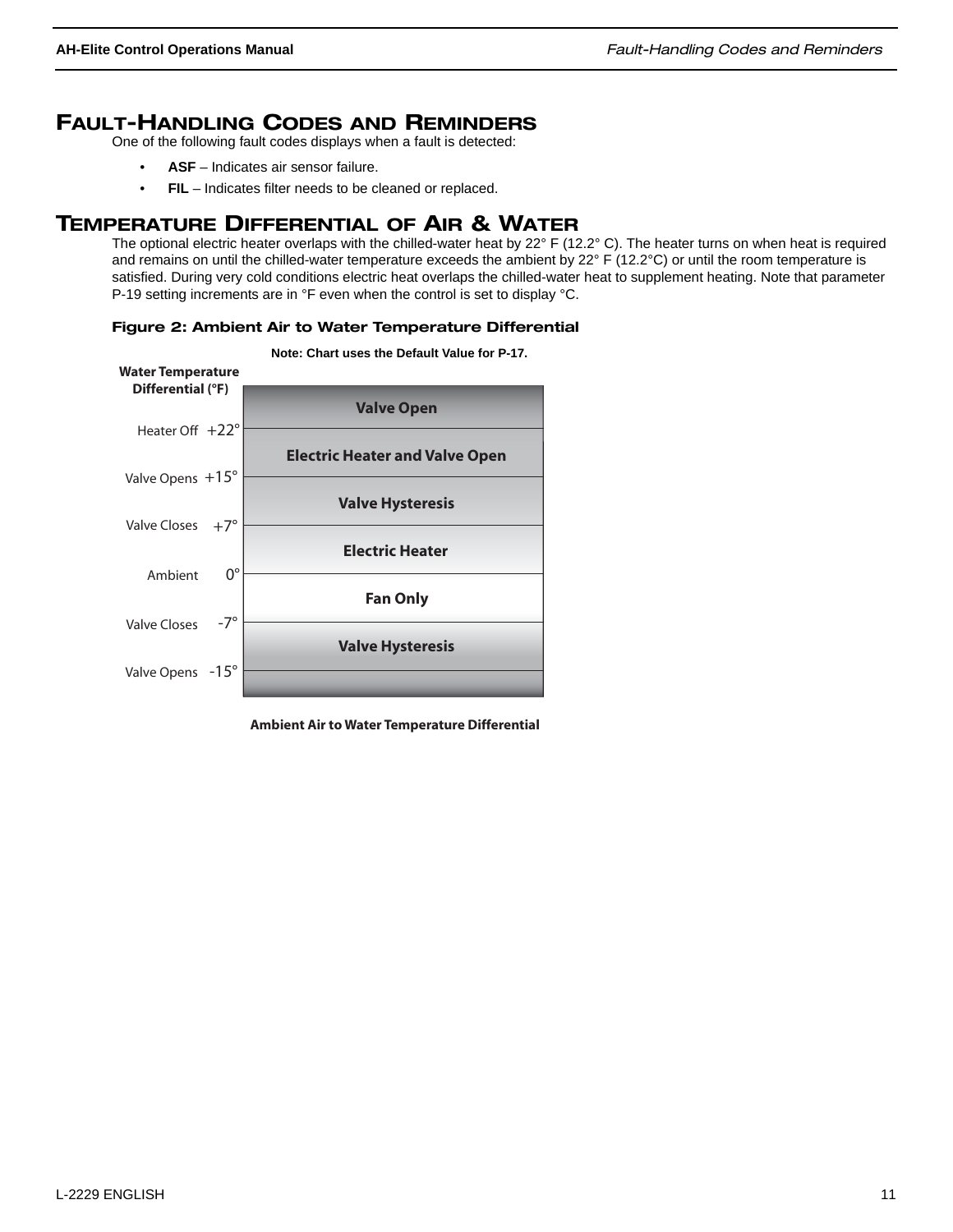## TROUBLESHOOTING

## GENERAL TROUBLESHOOTING

See also "Digital-Controls Troubleshooting" on page 13.

#### Table 3: General Troubleshooting

| <b>PROBLEM</b>            | <b>POSSIBLE REASON/SOLUTION</b>                                                                                                                                                                                                                                                                                                                                                                                                                                                                                                                                                                                                                                                                                                                 |  |  |
|---------------------------|-------------------------------------------------------------------------------------------------------------------------------------------------------------------------------------------------------------------------------------------------------------------------------------------------------------------------------------------------------------------------------------------------------------------------------------------------------------------------------------------------------------------------------------------------------------------------------------------------------------------------------------------------------------------------------------------------------------------------------------------------|--|--|
| System will not start.    | 1. Air handler circuit breaker is off. Turn circuit breaker on at ship's panel.<br>2. Digital control is not turned on. Turn on the control.                                                                                                                                                                                                                                                                                                                                                                                                                                                                                                                                                                                                    |  |  |
|                           | 3. Wrong wiring at terminal strip. Check wiring diagram; correct if necessary.                                                                                                                                                                                                                                                                                                                                                                                                                                                                                                                                                                                                                                                                  |  |  |
|                           | 4. Input-line voltage is insufficient. Check power source (shore/generator) for proper<br>voltage. Check wiring and terminals for proper sizes and connections. Verify with a<br>volt-meter that the power at the unit is the same as the power source.                                                                                                                                                                                                                                                                                                                                                                                                                                                                                         |  |  |
|                           | 5. Push-on connectors or butt splices became disconnected during installation.<br>Disconnect power supply and open electric box, check wiring diagram, correct if<br>necessary.                                                                                                                                                                                                                                                                                                                                                                                                                                                                                                                                                                 |  |  |
| Fan is not running.       | Check "Digital-Controls Troubleshooting" on page 13.                                                                                                                                                                                                                                                                                                                                                                                                                                                                                                                                                                                                                                                                                            |  |  |
| No cooling or heating.    | 1. Temperature set point is satisfied. Lower or raise set point.                                                                                                                                                                                                                                                                                                                                                                                                                                                                                                                                                                                                                                                                                |  |  |
|                           | 2. Fan is not running. Check your specific control troubleshooting section.                                                                                                                                                                                                                                                                                                                                                                                                                                                                                                                                                                                                                                                                     |  |  |
|                           | 3. Digital control is programmed for Cool or Heat only, or mechanical-control<br>thermostat is rotated too far toward either Cooler or Warmer setting. See digital<br>control manual for reprogramming or see mechanical control operation section in this<br>manual.                                                                                                                                                                                                                                                                                                                                                                                                                                                                           |  |  |
|                           | 4. Chilled-water loop is inadequately cooled or heated, chiller system is not in the<br>proper mode of operation, or Electric Heater is disabled. If the air handler system<br>is equipped with water-temperature sensors, check the water temperature at the<br>digital control by pressing the Up and Power buttons simultaneously while in On<br>mode. If the water temperature is not at least 15°F warmer (for heat mode) or cooler<br>(for cool mode), the water valve will not open. See "Temperature Differential of Air &<br>Water" on page 11 and the P-16 programmable parameter for more information. If the<br>air handler system is equipped with an electric heater, ensure that programmable<br>parameter P-13 is set to "ELE". |  |  |
| Low airflow.              | 1. Airflow is blocked. Remove any obstructions in return-air stream. Clean return-air<br>filter and grille. Check for crushed or restricted ducting; ducting must be as straight,<br>smooth and taut as possible.                                                                                                                                                                                                                                                                                                                                                                                                                                                                                                                               |  |  |
|                           | 2. Fan speed is set to Manual Low. If the fan speed is set to Manual Low, press and<br>release the Fan button until the desired fan speed and airflow are reached. If<br>automatic fan-speed control is desired, press and release the Fan button until the<br>indicator light next to the word AUTO is lit.                                                                                                                                                                                                                                                                                                                                                                                                                                    |  |  |
| System runs continuously. | 1. Set point temperature is improperly set: too low for cooling or too high for<br>heating. Raise or lower set point.                                                                                                                                                                                                                                                                                                                                                                                                                                                                                                                                                                                                                           |  |  |
|                           | 2. Porthole or hatches open. Close all port holes and hatches.                                                                                                                                                                                                                                                                                                                                                                                                                                                                                                                                                                                                                                                                                  |  |  |
|                           | 3. Improper air sensor location. Check your specific control troubleshooting section.                                                                                                                                                                                                                                                                                                                                                                                                                                                                                                                                                                                                                                                           |  |  |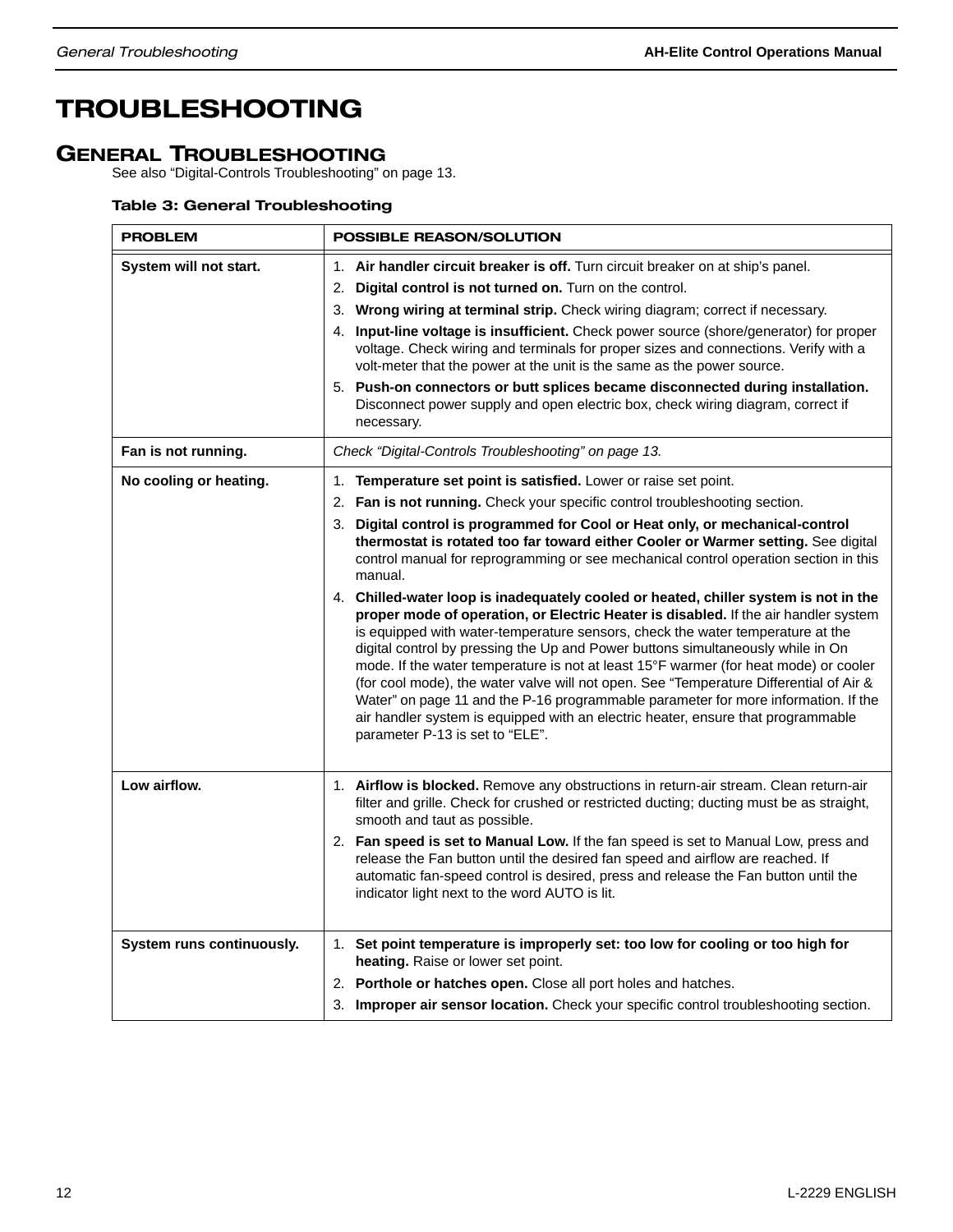## DIGITAL-CONTROLS TROUBLESHOOTING

See also "General Troubleshooting" on page 12.

| <b>PROBLEM</b>                                                                          | <b>POSSIBLE REASON/SOLUTION</b>                                                                                                                                                                                                                                                                                                                                                                                                                                                                                                                                                                                                                                                                                                                                                                                                                       |
|-----------------------------------------------------------------------------------------|-------------------------------------------------------------------------------------------------------------------------------------------------------------------------------------------------------------------------------------------------------------------------------------------------------------------------------------------------------------------------------------------------------------------------------------------------------------------------------------------------------------------------------------------------------------------------------------------------------------------------------------------------------------------------------------------------------------------------------------------------------------------------------------------------------------------------------------------------------|
| Digital display panel is not<br>lit.                                                    | The 8-pin display-cable plugs are not making contact (unplugged, dirty, bent, or<br>broken pins). With POWER OFF at the circuit breaker, remove connector and inspect. If<br>damaged, replace connector or entire display cable.                                                                                                                                                                                                                                                                                                                                                                                                                                                                                                                                                                                                                      |
| Fan is not running or runs<br>continuously.                                             | Digital control is set for either fan cycling with cooling/heating demand or<br>continuous fan operation. Press and hold the Fan button for five seconds to change the<br>fan operation to cycled ("CYC") or continuous ("con"). Note: When configured for electric<br>heat, after a heat cycle ends the fan will stay on for 4 minutes even if the fan is set to<br>cycled operation.                                                                                                                                                                                                                                                                                                                                                                                                                                                                |
| Fan is not running but a<br>cooling/heating demand<br>exists.                           | Failed triac on circuit board. Send for repair or call local service technician.                                                                                                                                                                                                                                                                                                                                                                                                                                                                                                                                                                                                                                                                                                                                                                      |
| Fan runs continuously<br>although it is set to cycle<br>with cooling/heating<br>demand. | Failed triac on circuit board. Send for repair or call local service technician.                                                                                                                                                                                                                                                                                                                                                                                                                                                                                                                                                                                                                                                                                                                                                                      |
| No cooling or heating.                                                                  | 1. Digital control programmed for heat or cool only. Press Mode button to achieve<br>desired mode.<br>2. Chilled-water loop is inadequately cooled or heated, chiller system is not in the<br>proper mode of operation, or Electric Heater is disabled. If the air handler system<br>is equipped with water-temperature sensors, check the water temperature at the<br>digital control by pressing the Up and Power buttons simultaneously while in On<br>mode. If the water temperature is not at least 15°F warmer (for heat mode) or cooler<br>(for cool mode), the water valve will not open. See "Temperature Differential of Air &<br>Water" on page 11 and the P-19 programmable parameter for more information. If the<br>air handler system is equipped with an electric heater, ensure that programmable<br>parameter P-15 is set to "ELE". |
| System runs continuously.                                                               | Improper air sensor location. Verify display head location with criteria found in the<br>control manual. Install alternate air sensor if necessary.                                                                                                                                                                                                                                                                                                                                                                                                                                                                                                                                                                                                                                                                                                   |
| "ASF" is displayed.<br>(Air Sensor Failure)                                             | 1. Indicates failed face plate air sensor, alternate air sensor or display cable.<br>Unplug alternate air sensor if installed or plug in alternate air sensor if not installed.<br>Try another display cable.<br>2. Damaged jack/socket in display head or on circuit board. Visually check to see<br>that pins inside socket are not bent or corroded. Repair or replace display or circuit<br>board if needed.                                                                                                                                                                                                                                                                                                                                                                                                                                      |
| "FIL" is flashing<br>(Filter Reminder)                                                  | Filter needs cleaning or replacement.<br>Clean or replace filter, and reset P-19 to "00".                                                                                                                                                                                                                                                                                                                                                                                                                                                                                                                                                                                                                                                                                                                                                             |

## MAINTENANCE

## RETURN-AIR FILTER

Check the return-air filter about once a month and clean as necessary. To clean the filter, remove it from the unit, rinse with water, air dry and reinstall.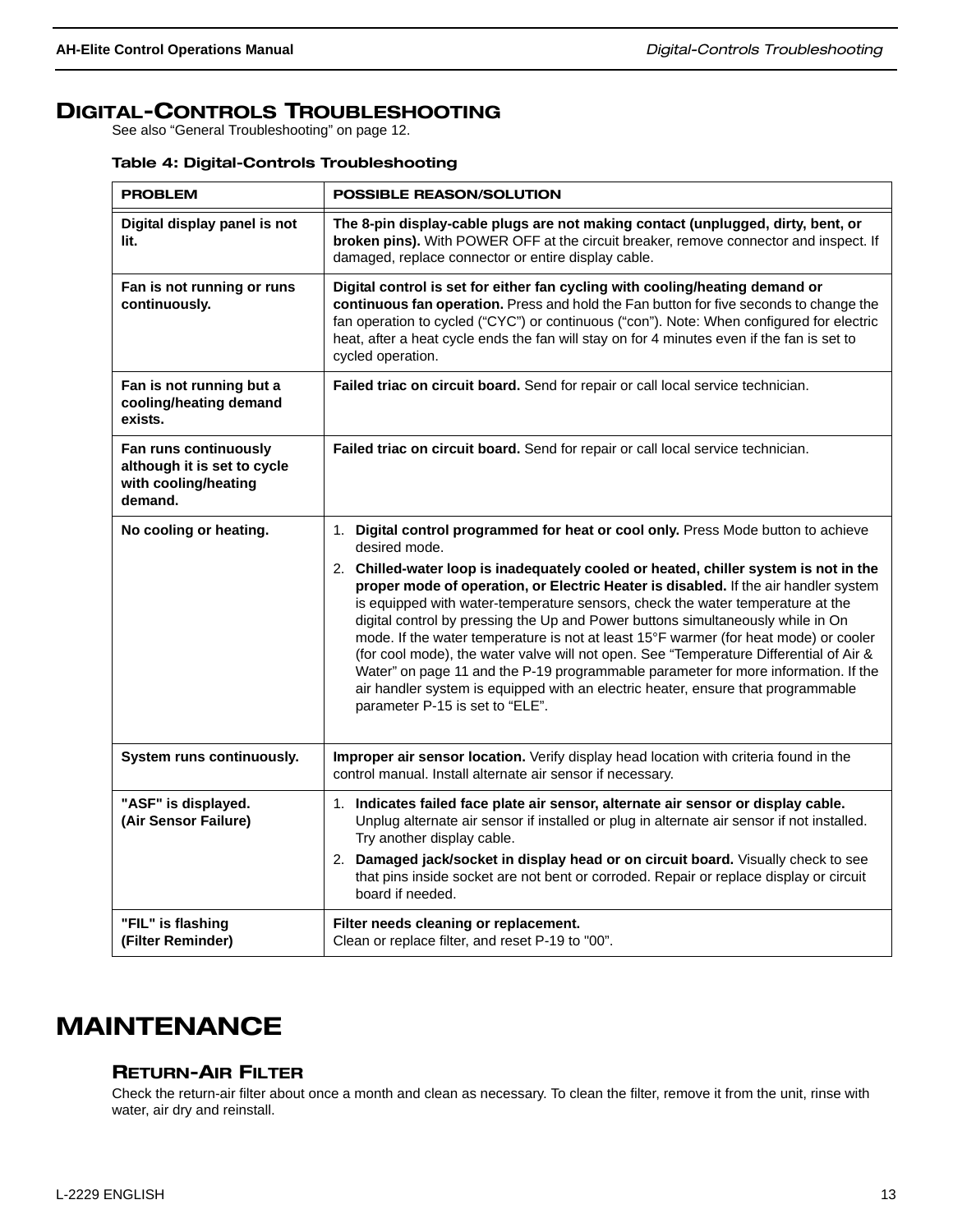## **SPECIFICATIONS**

## **OPERATIONAL**

| Ambient Temperature Operating Range Displayed 5°F to 150°F (-15°C to 65.6°C) |  |
|------------------------------------------------------------------------------|--|
|                                                                              |  |
|                                                                              |  |
|                                                                              |  |
|                                                                              |  |
|                                                                              |  |
|                                                                              |  |
|                                                                              |  |
| For circuit boards revision F and newer:                                     |  |
|                                                                              |  |
|                                                                              |  |
| For circuit boards revision E and older:                                     |  |
|                                                                              |  |
|                                                                              |  |
|                                                                              |  |
|                                                                              |  |
|                                                                              |  |
|                                                                              |  |
|                                                                              |  |

## **DIMENSIONS**

## CABLE LENGTHS

| All custom cable lengths supplied in standard 5' (1.5m) increments 75' (22.9m) Maximum |  |
|----------------------------------------------------------------------------------------|--|



**Maximum length of display and sensor cables is 75 feet (22.9m). The outside air sensor and alternate air sensors are optional items and are not included with the standard control package.**

## SYSTEM INPUTS

## WARRANTY AGREEMENT

This control may be covered under Dometic's Unit Warranty or Dometic's Part Warranty. Please refer to the specific warranty data sheet for more information.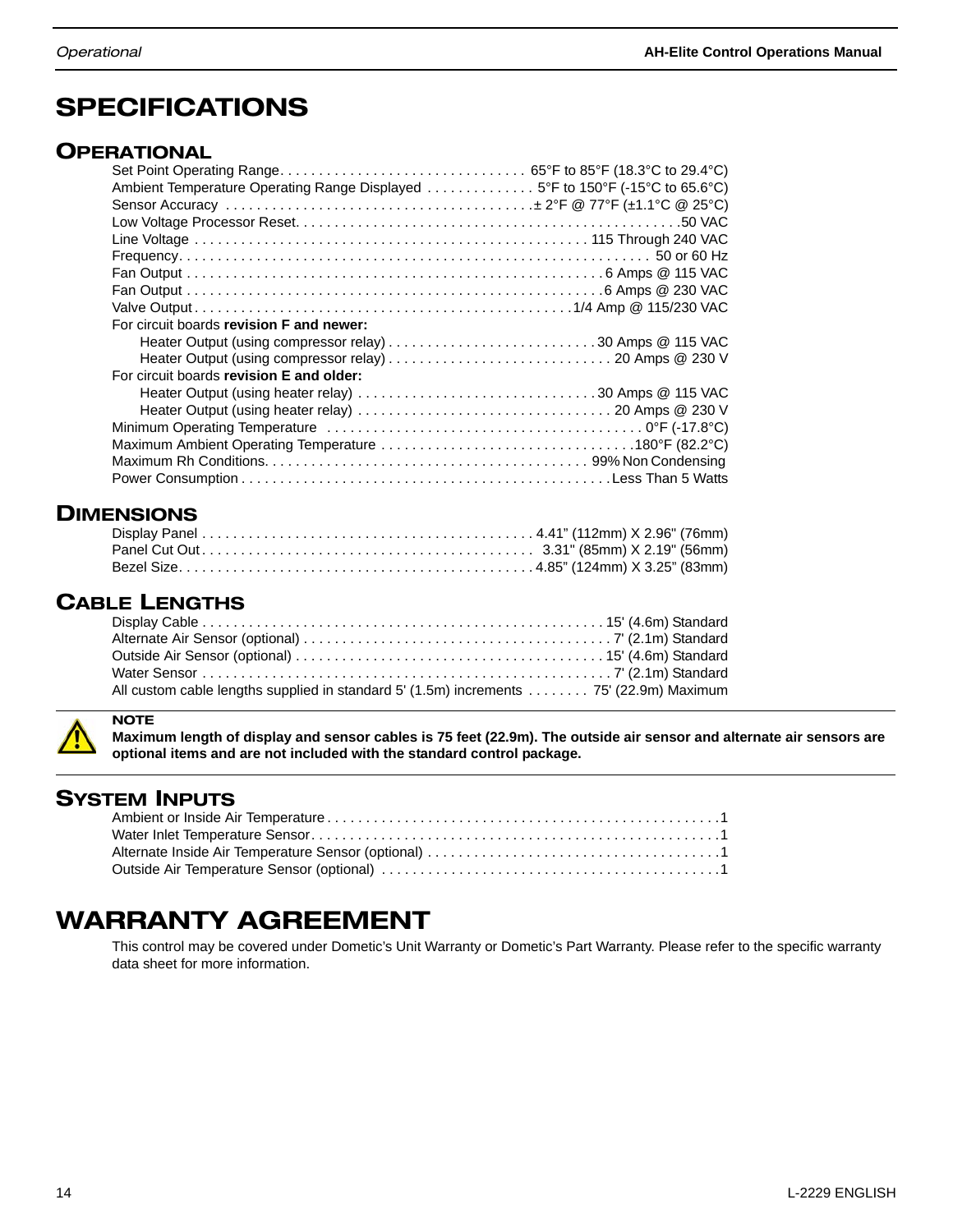## DIAGRAMS

## SAMPLE APPLICATION

Figure 3: System Layout Example



#### Table 5: System Layout Example - Diagram Legend

|   | <b>Electrical Box</b>             | 6         | Water Inlet Sensor                                                      |
|---|-----------------------------------|-----------|-------------------------------------------------------------------------|
| 2 | Optional Outside Air Sensor       |           | Control Display Panel                                                   |
| з | AC Wire Harness                   | 8         | 8-Conductor Shielded Display Cable                                      |
| 4 | 6-Conductor Shielded Sensor Cable | 9         | Return-Air Grille                                                       |
| 5 | <b>Convector Assembly</b>         | 10.<br>11 | Optional Remote Air Sensor<br>(your choice of 2 installation locations) |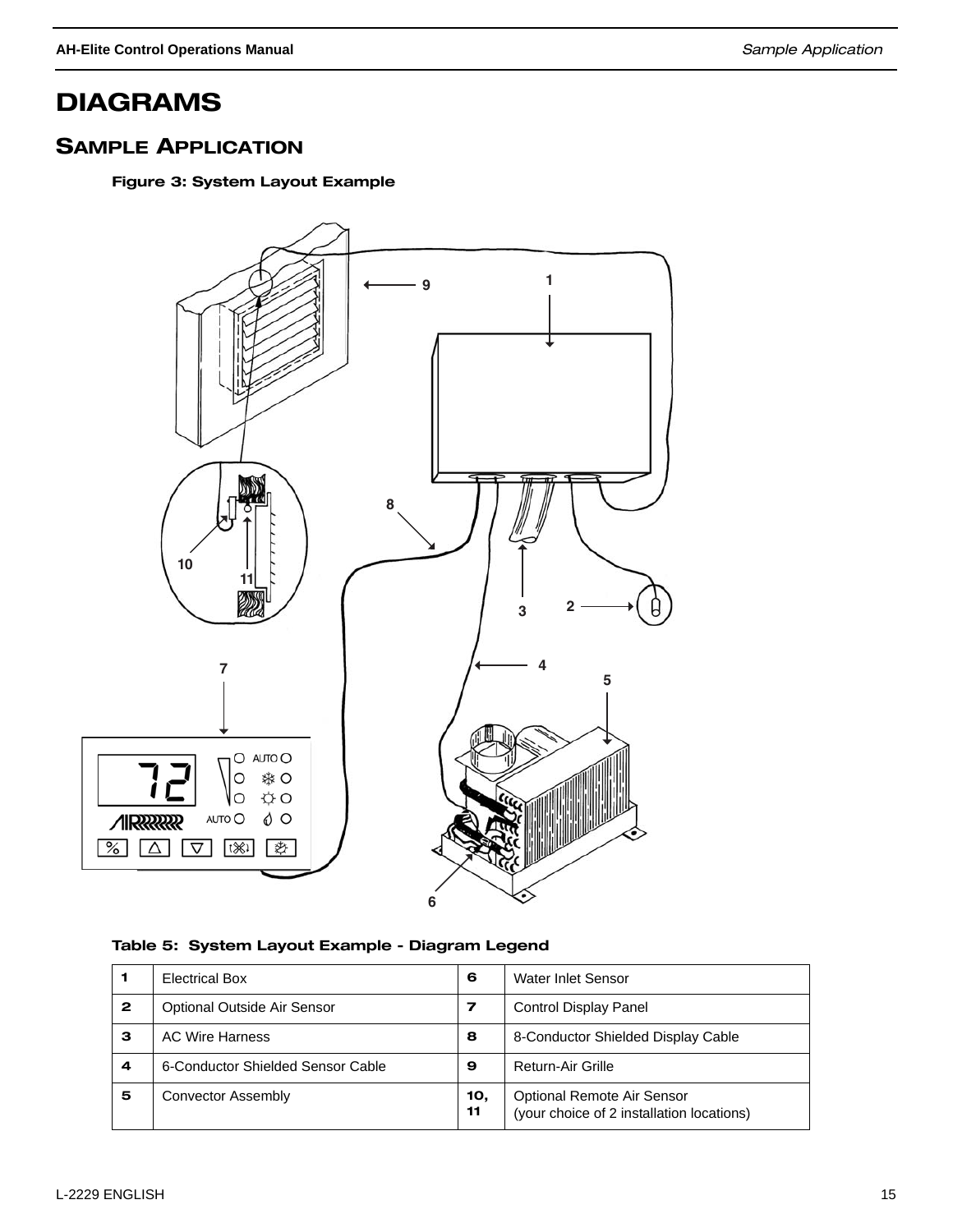## SAMPLE WIRING DIAGRAM



IMPORTANT

**This is a sample diagram. Wire colors may vary. See unit's specific diagram located in electrical box or in air conditioning unit's installation manual. Turn power off before opening electrical box.**

#### Figure 4: Sample Digital Control Wiring Diagram

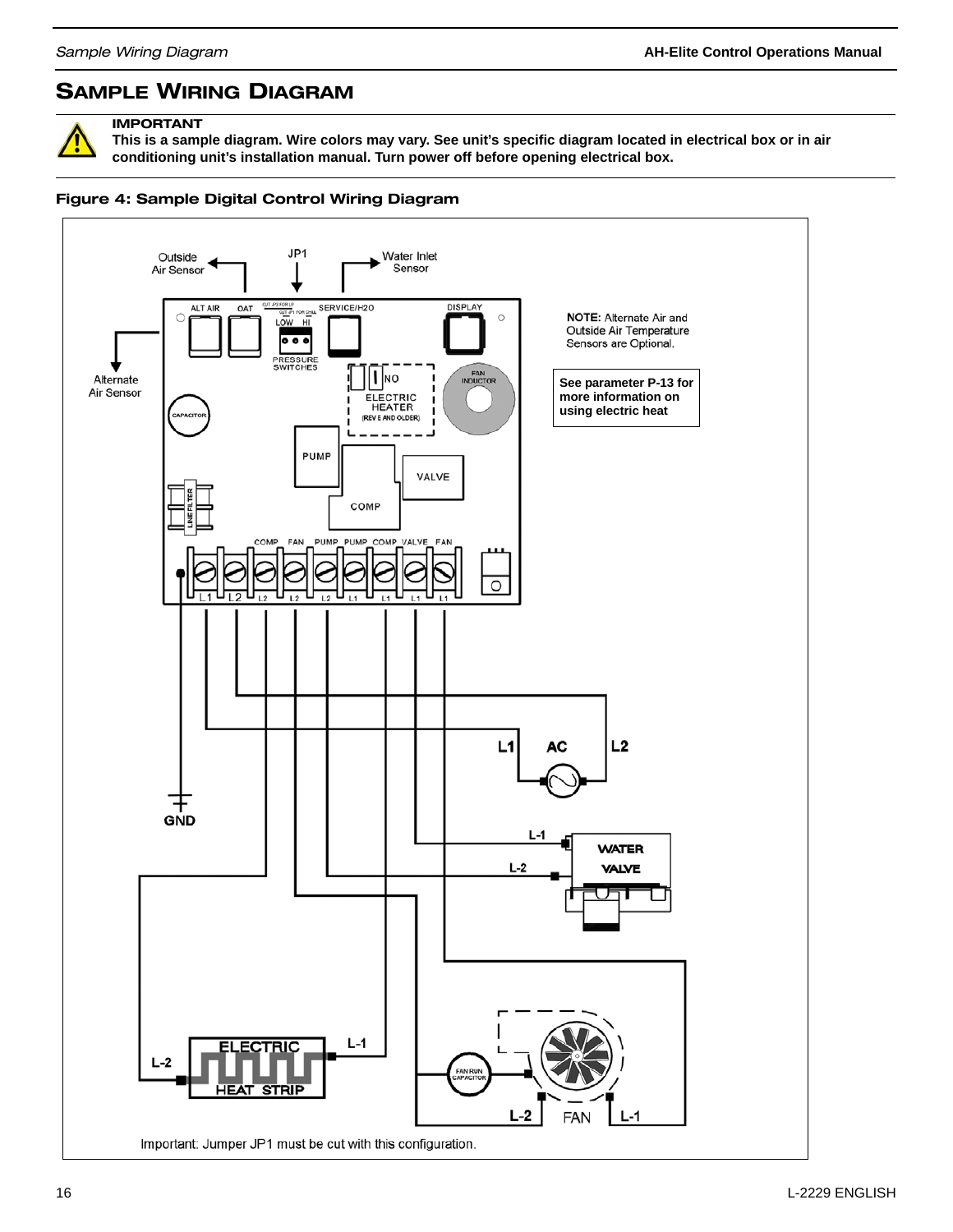